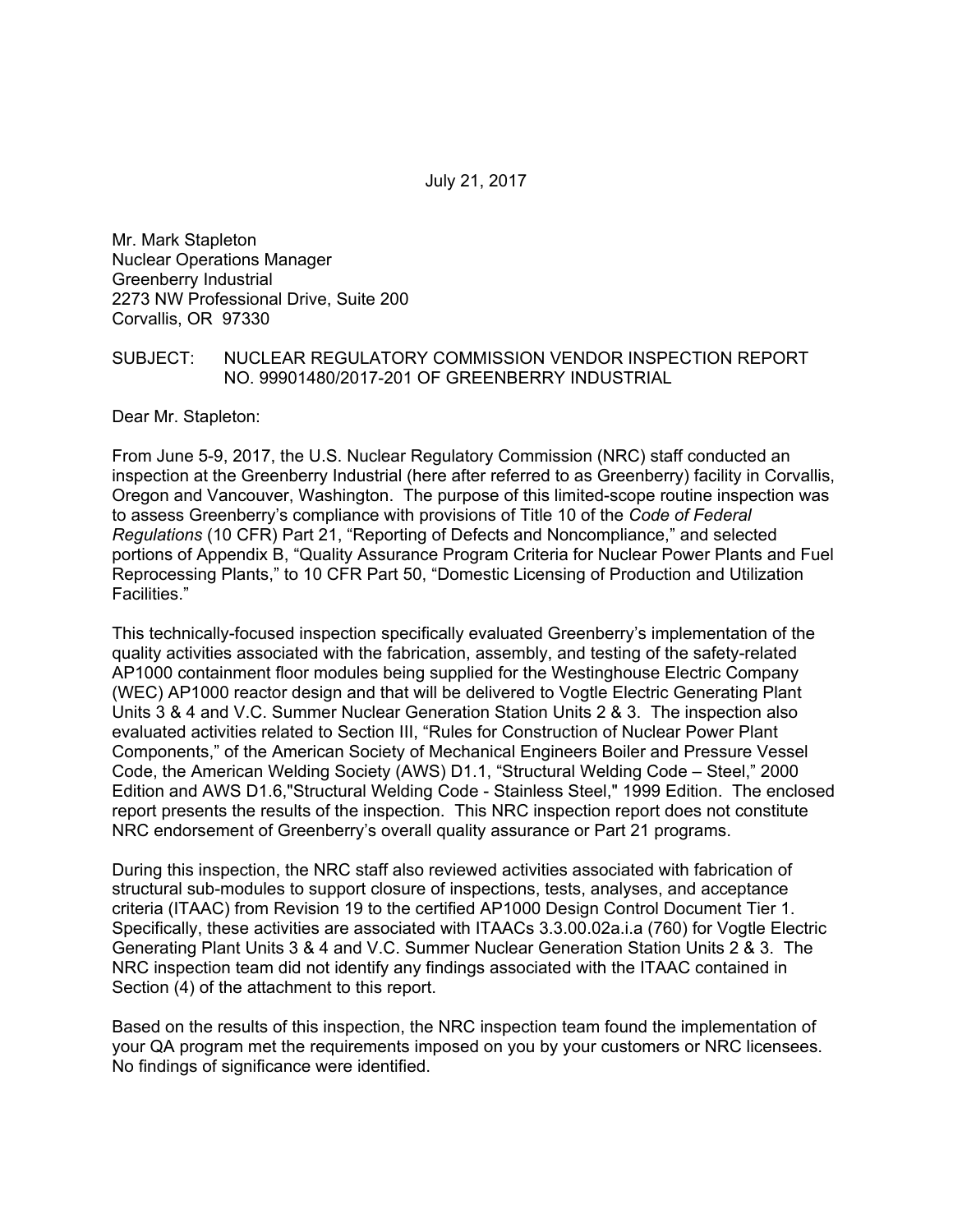In accordance with 10 CFR 2.390, "Public Inspections, Exemptions, Requests for Withholding," of the NRC's "Rules of Practice," the NRC will make available electronically for public inspection a copy of this letter, its enclosure, and your response through the NRC Public Document Room or from the NRC's Agencywide Documents Access and Management System, which is accessible at http://www.nrc.gov/reading-rm/adams.html. To the extent possible, your response (and if applicable), should not include any personal privacy, proprietary, or Safeguards Information so that it can be made available to the public without redaction. If personal privacy or proprietary information is necessary to provide an acceptable response, please provide a bracketed copy of your response that identifies the information that should be protected and a redacted copy of your response that deletes such information. If you request that such material be withheld from public disclosure, you must specifically identify the portions of your response that you seek to have withheld and provide in detail the bases for your claim (e.g., explain why the disclosure of information would create an unwarranted invasion of personal privacy or provide the information required by 10 CFR 2.390(b) to support a request for withholding confidential commercial or financial information). If Safeguards Information is necessary to provide an acceptable response, please provide the level of protection described in 10 CFR 73.21, "Protection of Safeguards Information: Performance Requirements."

Sincerely,

# */RA Paul Prescott Acting For/*

Kerri A. Kavanagh, Chief Quality Assurance Vendor Inspection Branch-3 Division of Construction Inspection and Operational Programs Office of New Reactors

Docket No.: 99901480

Enclosure: Inspection Report No. 99901480/2017-201 and Attachment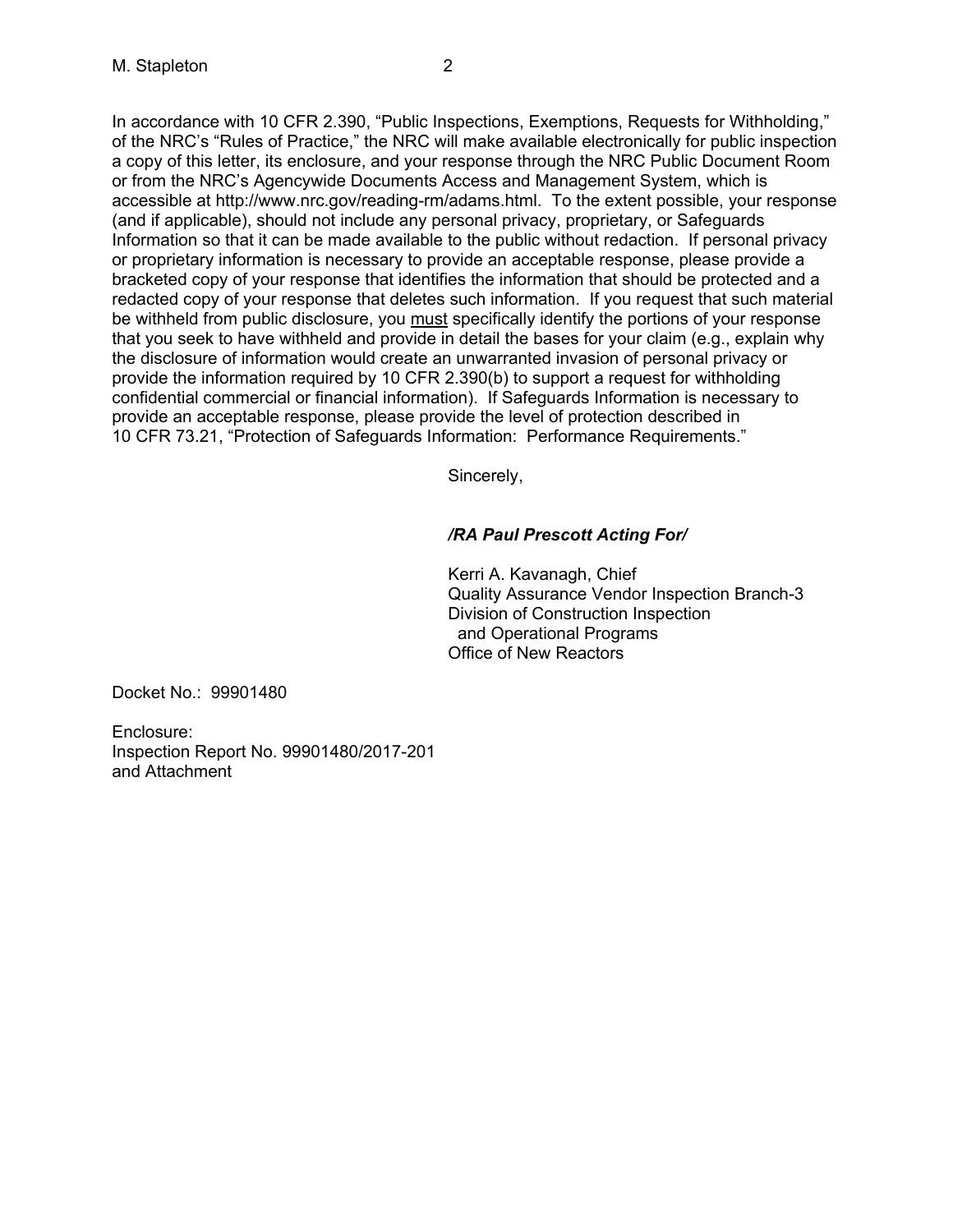## SUBJECT: NUCLEAR REGULATORY COMMISSION VENDOR INSPECTION REPORT NO. 99901480/2017-201 OF GREENBERRY INDUSTRIAL

Dated July 21, 2017

DISTRIBUTION: RNease MMitchell ASakadales NRO\_DCIP\_Distribution ConE\_Resource R2DCOB4 AP1000 Distribution Mark.stapleton@greenberry.com Ed.reister@greenberry.com Dennis.weaver@greenberry.com

|             | <b>ADAMS Accession No.: ML17181A238</b> | *via e-mail               | <b>NRO-002</b>   |
|-------------|-----------------------------------------|---------------------------|------------------|
|             | <b>OFFICE</b> NRO/DCIP                  | NRO/DEI                   | NRO/DCIP         |
| <b>NAME</b> | JHeath                                  | JHoncharik*               | JOrtega-Luciano* |
| <b>DATE</b> | 07/10/17                                | 07/13/17                  | 07/14/17         |
|             | <b>OFFICE</b> RII/DCO                   | NRO/DCIP                  |                  |
| <b>NAME</b> | TPonko*                                 | KKavanagh (PPrescott for) |                  |
| <b>DATE</b> | 07/11/17                                | 07/20/17                  |                  |

**OFFICIAL RECORD COPY**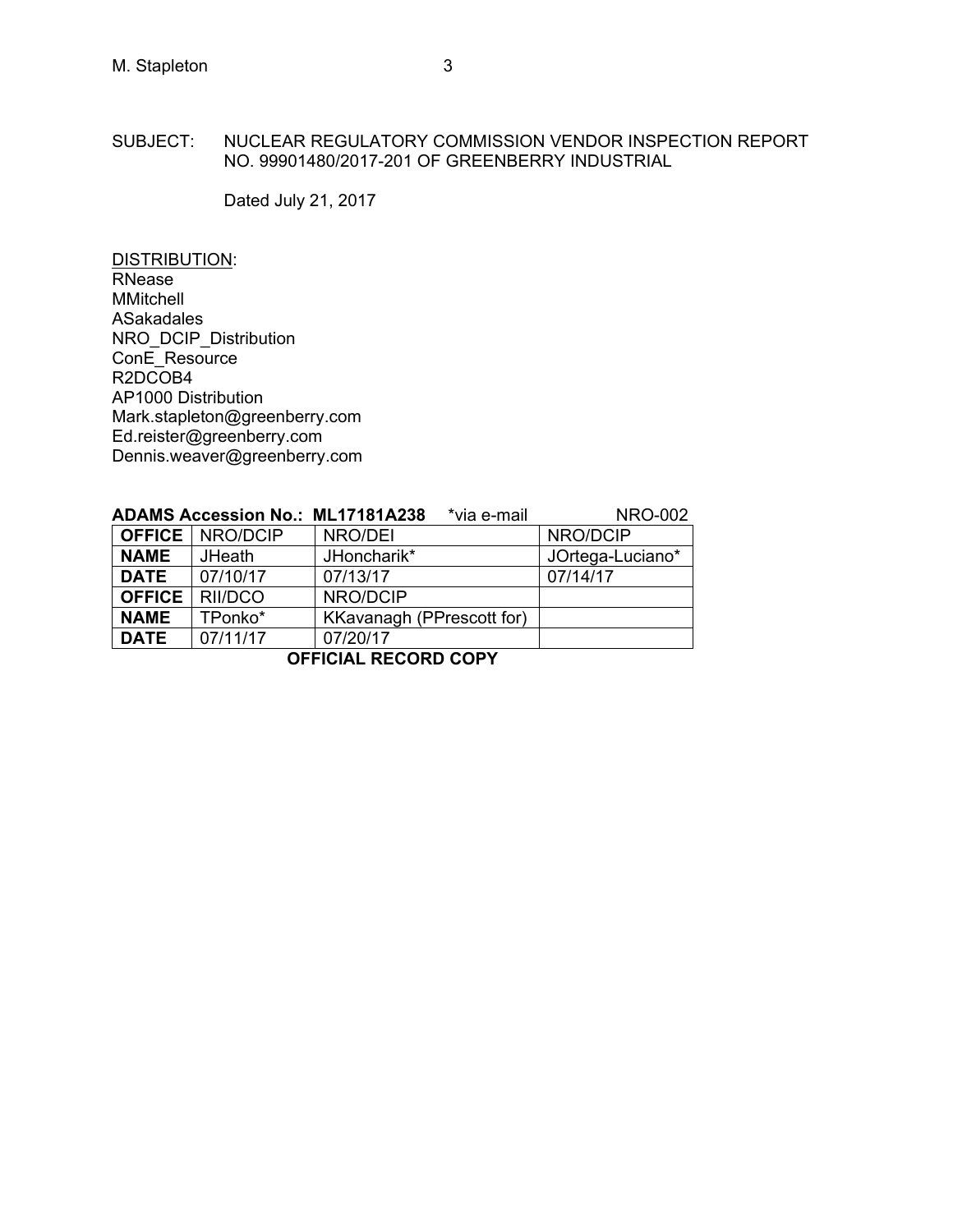### **U.S. NUCLEAR REGULATORY COMMISSION OFFICE OF NEW REACTORS DIVISION OF CONSTRUCTION INSPECTION AND OPERATIONAL PROGRAMS VENDOR INSPECTION REPORT**

| Docket No.:                       | 99901480                                                                                                                                                                                                                                                                                                                                                                                                                                     |                                                                              |  |
|-----------------------------------|----------------------------------------------------------------------------------------------------------------------------------------------------------------------------------------------------------------------------------------------------------------------------------------------------------------------------------------------------------------------------------------------------------------------------------------------|------------------------------------------------------------------------------|--|
| Report No.:                       | 99901480/2017-201                                                                                                                                                                                                                                                                                                                                                                                                                            |                                                                              |  |
| Vendor:                           | Greenberry Industrial<br>2273 NW Professional Drive, Suite 200<br>Corvallis, OR 97330                                                                                                                                                                                                                                                                                                                                                        |                                                                              |  |
| Vendor Contact:                   | Mr. Mark Stapleton<br><b>Nuclear Operations Manager</b><br>Mark.stapleton@greenberry.com<br>Phone: 1-541-757-8458                                                                                                                                                                                                                                                                                                                            |                                                                              |  |
| <b>Nuclear Industry Activity:</b> | Greenberry Industrial is under contract by Chicago Bridge & Iron<br>/WECTEC to fabricate safety-related containment floor section<br>modules for the Westinghouse AP1000 reactor plant design.<br>Greenberry performs nuclear structural weld work in accordance<br>with American Welding Society (AWS) D1.1, "Structural Welding<br>Code - Steel," 2000 Edition and AWS D1.6, "Structural Welding<br>Code - Stainless Steel," 1999 Edition. |                                                                              |  |
| <b>Inspection Dates:</b>          | June 5-9, 2017                                                                                                                                                                                                                                                                                                                                                                                                                               |                                                                              |  |
| Inspectors:                       | Jermaine Heath<br>Jonathan Ortega-Luciano<br>John Honcharik<br><b>Tony Ponko</b>                                                                                                                                                                                                                                                                                                                                                             | NRO/DCIP/QVIB-1 Team Leader<br>NRO/DCIP/QVIB-2<br>NRO/DEI/MCB<br>RII/DCO/IB4 |  |
| Approved by:                      | Kerri A. Kavanagh, Chief<br>Quality Assurance Vendor Inspection Branch-3<br>Division of Construction Inspection<br>and Operational Programs<br><b>Office of New Reactors</b>                                                                                                                                                                                                                                                                 |                                                                              |  |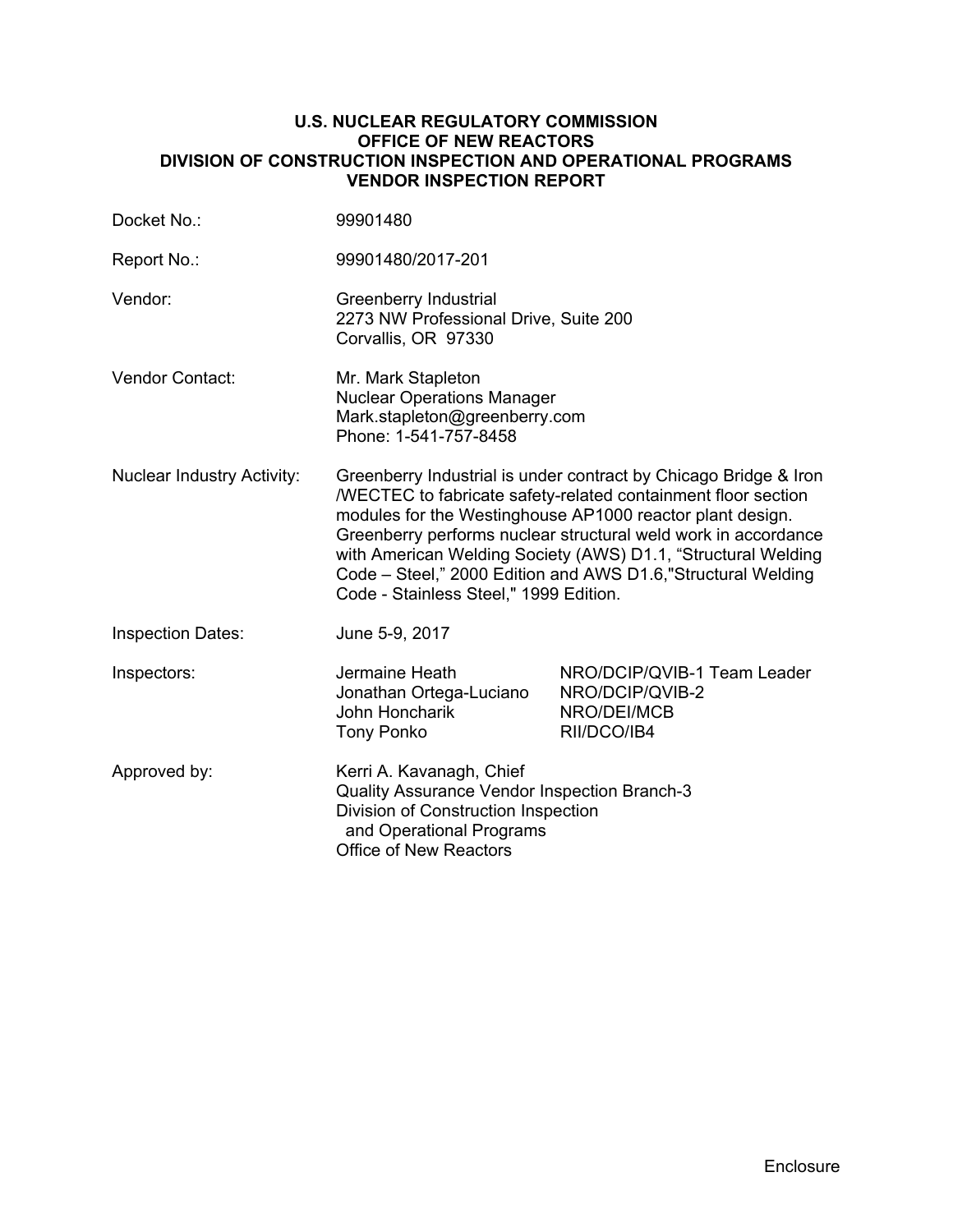# **EXECUTIVE SUMMARY**

#### Greenberry Industrial 99901480/2017-201

The U.S. Nuclear Regulatory Commission (NRC) staff conducted a vendor inspection at the Greenberry Industrial (hereafter referred to as Greenberry) facilities in Corvallis, Oregon and Vancouver, Washington, to verify that it had implemented an adequate quality assurance (QA) program that complies with the requirements of Appendix B, "Quality Assurance Criteria for Nuclear Power Plants and Fuel Reprocessing Plants," to Title 10 of the *Code of Federal Regulations* (10 CFR) Part 50, "Domestic Licensing of Production and Utilization Facilities." In addition, the NRC inspection team also verified that Greenberry implemented a program under 10 CFR Part 21, "Reporting of Defects and Noncompliance," that met the NRC's regulatory requirements. The NRC inspection team conducted the inspection on June 5-9, 2017.

This technically-focused inspection specifically evaluated Greenberry's implementation of quality activities associated with the design, fabrication, and testing of safety-related AP1000 containment floor modules that will be delivered to Vogtle Electric Generating Plant (Vogtle) Units 3 and 4 and Virgil C. Summer Nuclear Station (V.C. Summer) Units 2 and 3. Specific activities observed by the NRC inspection team included:

- In-process fabrication of sub-modules CA55 GM5 and CA55 GM4 for Vogtle Unit 3 and V.C. Summer Unit 2, respectively
- Inspection of completed sub-modules CA57 GM2 and CA55 GM1, for Vogtle Unit 4 and V.C. Summer Unit 3, respectively
- Welding on structural module CA55 for Vogtle Unit 3
- Welding on duplex stainless steel structural module CA57, weld numbers 1, 4, and 39 for V.C. Summer Unit 2
- Liquid penetrant testing inspection of duplex stainless steel base metal repair on structural module CA55 for V.C. Summer Unit 2
- Magnetic particle testing inspection of structural module CA55, weld numbers 99 through 105 for Vogtle Unit 3
- Stud welding on duplex stainless steel structural module CA55 including pre-production test welding for V.C. Summer Unit 2
- Welding on structural module CA58 for Vogtle Unit 4, welds 36 and 37 at Greenberry's Vancouver facility
- Fit-up inspection of structural module CA55, weld number 1 for Vogtle Unit 4 at Greenberry's Vancouver facility
- Calibration of a 6 inch digital caliper and a depth gage

In addition to observing these activities, the NRC inspection team verified that measuring and test equipment (M&TE) was properly identified, marked, calibrated, and used within its calibrated range.

These regulations served as the bases for the NRC inspection:

- Appendix B to 10 CFR Part 50
- 10 CFR Part 21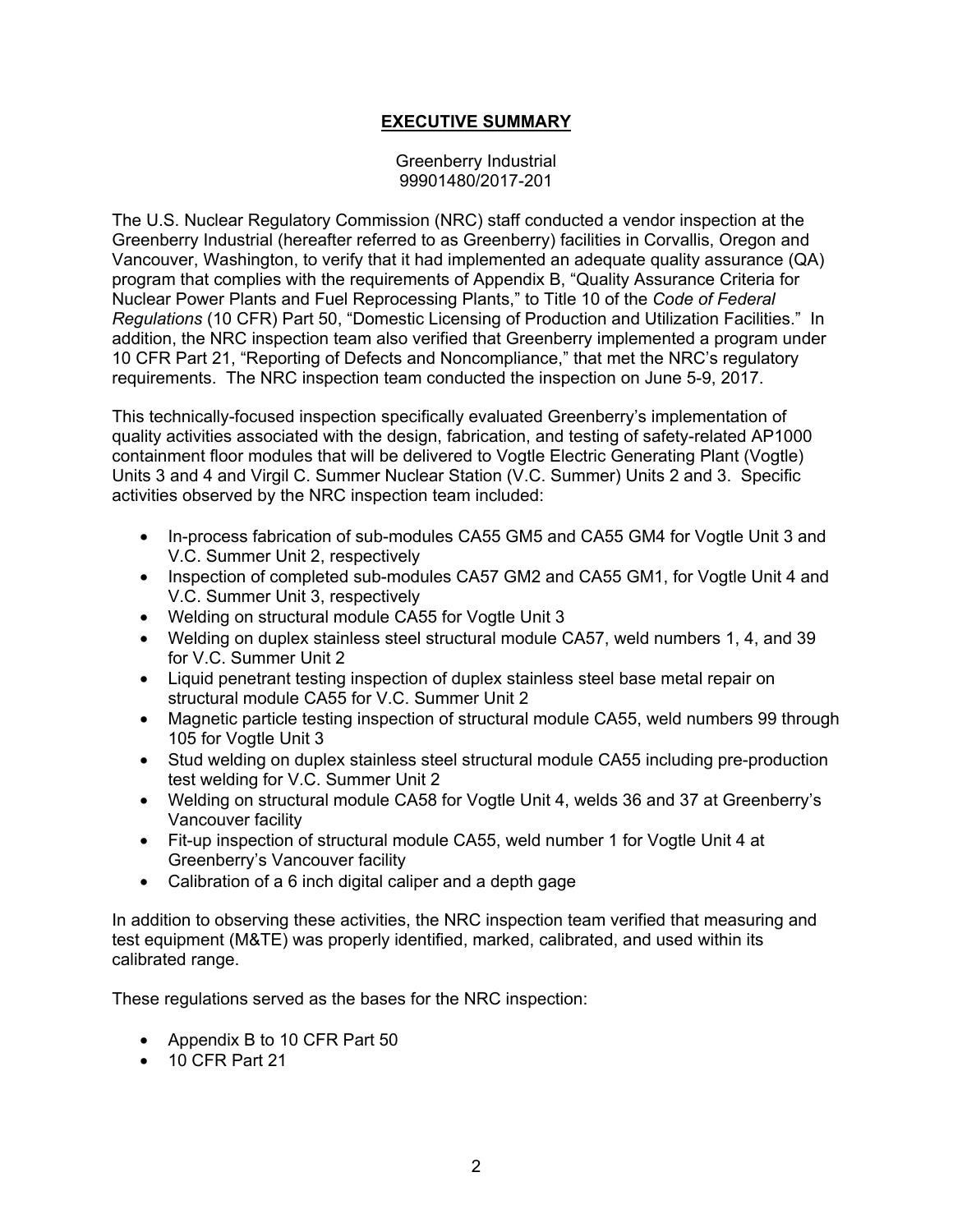During the course of this inspection, the NRC inspection team implemented the following Inspection Procedures (IPs):

- IP 43002, "Routine Vendor Inspections"
- IP 43004, "Inspection of Commercial-Grade Dedication Programs"
- IP 36100, "Inspection of 10 CFR Part 21 and Programs for Reporting Defects and Noncompliance"
- IP 65001.03, "Inspection of ITAAC-Related Installation of Piping"
- IP 65001.B, "Inspection of the ITAAC-Related Welding Program"
- IP 65001.F, "Inspection of the ITAAC-Related Design and Fabrication Requirements"

This was the first NRC inspection of Greenberry's Corvallis and Vancouver locations. The NRC inspection team concluded that Greenberry's QA policies and procedures comply with the applicable requirements of Appendix B to 10 CFR Part 50 and 10 CFR Part 21, and that Greenberry's personnel are implementing these policies and procedures effectively. The results of this inspection are summarized below.

## Inspection Areas

The NRC inspection team determined that Greenberry is implementing its programs for design control, commercial-grade dedication, procurement document control, supplier oversight, control of special processes, control of M&TE, nonconforming materials, parts or components, corrective actions and internal audits in accordance with the applicable regulatory requirements of Appendix B to 10 CFR Part 50. Also, Greenberry is implementing its 10 CFR Part 21 program in accordance with the regulatory requirements. Based on the limited sample of documents reviewed and activities observed, the NRC inspection team also determined that Greenberry is implementing its policies and procedures associated with these programs. No findings of significance were identified.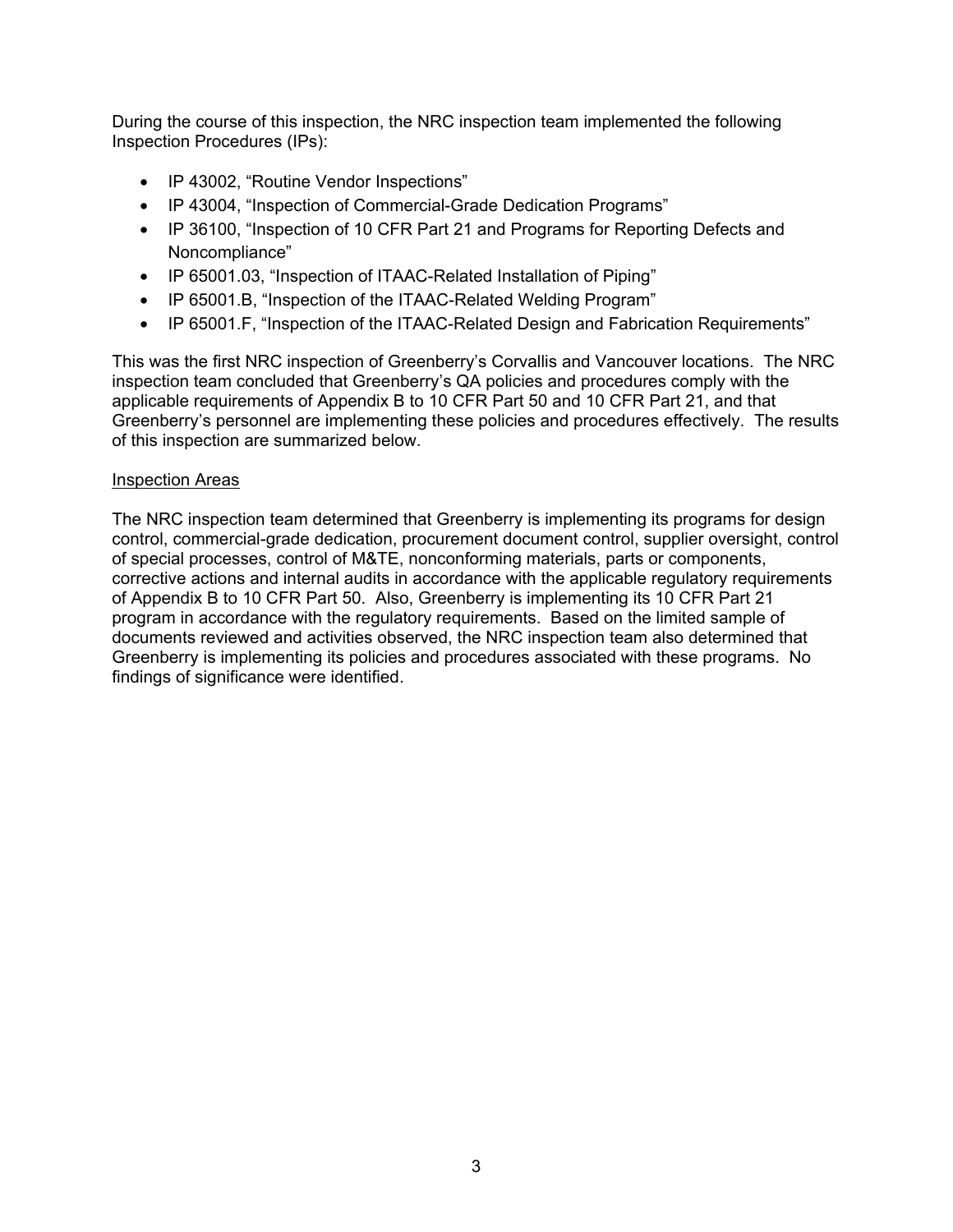# **REPORT DETAILS**

#### 1. 10 CFR Part 21 Program

#### a. Inspection Scope

The U.S Nuclear Regulatory Commission (NRC) inspection team reviewed Greenberry Industrial's (hereafter referred to as Greenberry) policies and implementing procedures that govern Greenberry's 10 CFR Part 21, "Reporting of Defects and Noncompliance," program to verify compliance with the regulatory requirements. In addition, the NRC inspection team evaluated the 10 CFR Part 21 postings and a sample of Greenberry's purchase orders (POs) for compliance with the requirements of 10 CFR 21.21, "Notification of Failure to Comply or Existence of a Defect and its Evaluation," and 10 CFR 21.31, "Procurement Documents." The NRC inspection team also verified that Greenberry's nonconformance and corrective action procedures provide a link to the 10 CFR Part 21 program.

The NRC inspection team discussed the 10 CFR Part 21 program with Greenberry's management and technical staff. The attachment to this inspection report lists the documents reviewed and personnel interviewed by the NRC inspection team.

#### b. Observations and Findings

While inspecting Greenberry's 10 CFR Part 21 program, the NRC inspection team specifically concentrated on Part 21 Final Report, "Deviations on Structural Modules Vogtle Unit 3 AP1000 Project," dated September 12, 2016 (ADAMS accession No. ML16258A454) involving underbead weld cracking and plasma-cutter-induced microcracking in AP1000 containment floor modules delivered to Vogtle Unit 3 and 4. The NRC inspection team verified that Greenberry provided interim and final reports (with periodic updates) that effectively informed the NRC and affected licensees of the identified defect and plans for corrective actions that met regulatory requirements. Section 7, "Nonconforming Materials, Parts, or Components and Corrective Action," provides additional details on Greenberry's actions. As a result of the NRC inspection teams review, Greenberry submitted an update to its Part 21 notification dated July 6, 2017 indicating that the outstanding evaluation was completed under Westinghouse Electric Company's (WEC's) corrective action process through WEC's Nonconformance & Disposition (N&D) reports. The attachment to this inspection report lists all documents reviewed by the NRC inspection team. No findings of significance were identified.

c. Conclusion

The NRC inspection team concluded that Greenberry is implementing its Part 21 program in accordance with the regulatory requirements of 10 CFR Part 21. Based on the limited sample of documents reviewed, the NRC inspection team also determined that Greenberry is implementing its policies and procedures associated with the 10 CFR Part 21 program. No findings of significance were identified.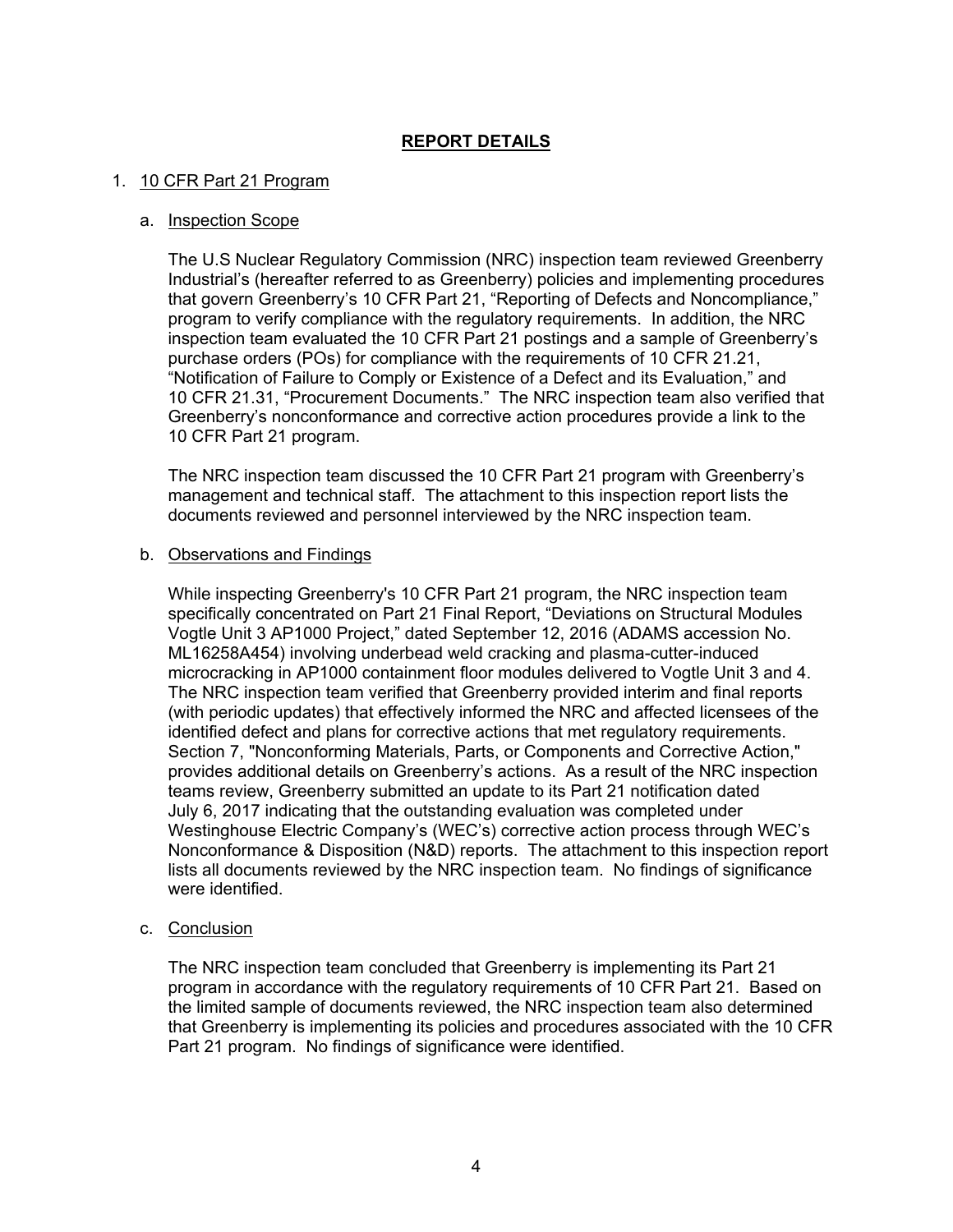### 2. Design Control

#### a. Inspection Scope

The NRC inspection team reviewed Greenberry's policies and implementing procedures that govern its design control program to verify compliance with the regulatory requirements of Criterion III, "Design Control," of Appendix B , "Quality Assurance Program Criteria for Nuclear Power Plants and Fuel Reprocessing Plants," to 10 CFR Part 50, "Domestic Licensing of Production and Utilization Facilities," and the requirements of Section III, "Rules for Construction of Nuclear Facility Components," of the American Society of Mechanical Engineers (ASME) Boiler and Pressure Vessel (B&PV) Code.

The NRC inspection team reviewed a sample of containment floor structural modules for the WEC AP1000 reactor design that were in various stages of fabrication and being prepared for delivery to Vogtle Units 3 and 4 and V.C. Summer Units 2 and 3. The NRC inspection team reviewed Greenberry's procedures, specifications, shop drawings, shop travelers, requests for information (RFIs), and quality assurance practices associated with fabrication of structural sub-modules for the AP1000 containment internal structures (CISs) to verify that relevant technical requirements associated with fabrication of the CIS structural sub-modules had been correctly translated from the construction documents into fabrication packages. This review was conducted in order to support future closure of Inspections, Tests, Analyses, and Acceptance Criteria (ITAAC) 3.3.00.02a.i.a (760) for Vogtle Units 3 and 4 and V.C. Summer Units 2 and 3.

The NRC inspection team discussed the design control program with Greenberry's management and technical staff. The attachment to this inspection report lists the documents reviewed and personnel interviewed by the NRC inspection team.

#### b. Observations and Findings

The NRC inspection team verified that the shop drawing prepared by Greenberry for fabrication of the structural sub-modules were consistent with the engineering drawings, construction specifications, and quality assurance requirements provided by the design authority, including any relevant engineering and design coordination reports (E&DCRs). The NRC inspection team also confirmed that any inconsistencies or errors on the engineering drawings that were identified by the structural detailers during development of the shop drawings were addressed through the RFI process and that any required design changes were documented by the design authority using the E&DCR process.

The NRC inspection team observed in-process fabrication of sub-modules CA55 GM5 and CA55 GM4 for Vogtle Unit 3 and V.C. Summer Unit 2, respectively; and completed sub-modules CA57 GM2 and CA55 GM1, for Vogtle Unit 4 and V.C. Summer Unit 3, respectively. These sub-modules are fabricated using steel shapes and plates and are components of the composite operating floors at elevation 135'-3" of Vogtle Units 3 and 4 and V.C. Summer Units 2 and 3. The NRC inspection team reviewed the overall configuration, sizes of shapes and plates, and dimensions and connection details of the sub-modules listed above to verify the sub-modules were being, or had been, fabricated in accordance with the engineering drawings and technical requirements, including those documented in the respective updated final safety analysis reports (UFSARs). The NRC inspection team reviewed a sample of weld travelers to verify that hold points had been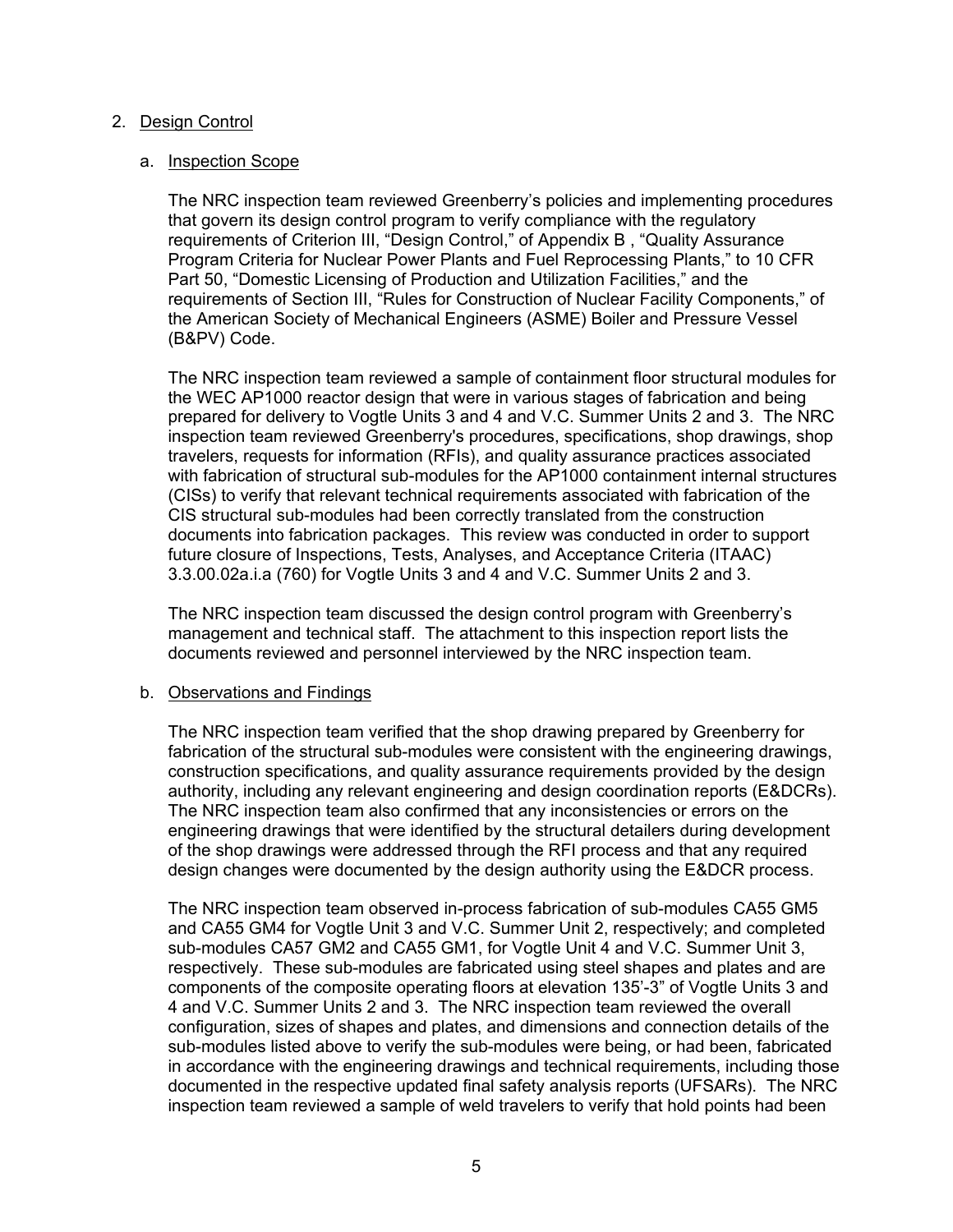established at appropriate steps in the fabrication process and any applicable nondestructive examination (NDE) requirements had been performed. The NRC inspection team verified that, in general, the sub-modules identified above were being, or had been, fabricated in accordance with the construction documents and that any design deviations identified during fabrication were documented in nonconformance reports (NCRs) and forwarded to the design authority for reconciliation. The NRC inspection team did not identify any discrepancies potentially impacting the acceptance criteria of the relevant ITAAC that had not previously been identified and documented in existing NCRs.

## c. Conclusion

The NRC inspection team concluded that Greenberry is implementing its design control program in accordance with the regulatory requirements of Criterion III of Appendix B to 10 CFR Part 50. Based on the limited sample of documents reviewed, the NRC inspection team also determined that Greenberry is implementing its policies and procedures associated with the design control program. No findings of significance were identified.

## 3. Procurement Document Control, Supplier Oversight, and Internal Audits

## a. Inspection Scope

The NRC inspection team reviewed Greenberry's policies and implementing procedures that govern the implementation of its procurement document control, oversight of contracted activities and internal audit program to verify compliance with the requirements of Criterion IV, "Procurement Document Control," Criterion VII, "Control of Purchased Material, Equipment, and Services," and Criterion XVIII, "Audits," of Appendix B to 10 CFR Part 50. The NRC inspection team reviewed a sample of POs, external and internal audits, and receipt inspection records to evaluate compliance with the applicable regulatory and technical requirements. The NRC inspection team also reviewed the disposition of audit findings to ensure findings were adequately resolved in a timely manner.

The NRC inspection team confirmed that external and internal audit reports contained objective evidence of the review of the relevant quality assurance criteria of Appendix B to 10 CFR Part 50. The NRC inspection team also verified that external and internal audits were performed by qualified auditors. In addition, the NRC inspection team also reviewed a sample of training and qualification records of Greenberry's auditors and confirmed that auditing personnel had completed all the required training and had maintained qualification and certification in accordance with Greenberry's policies and procedures.

The NRC inspection team also discussed the procurement document control, oversight of contracted activities and internal audit program with Greenberry's management and technical staff. The attachment to this inspection report lists the documents reviewed and personnel interviewed by the NRC inspection team.

#### b. Observations and Findings

No findings of significance were identified.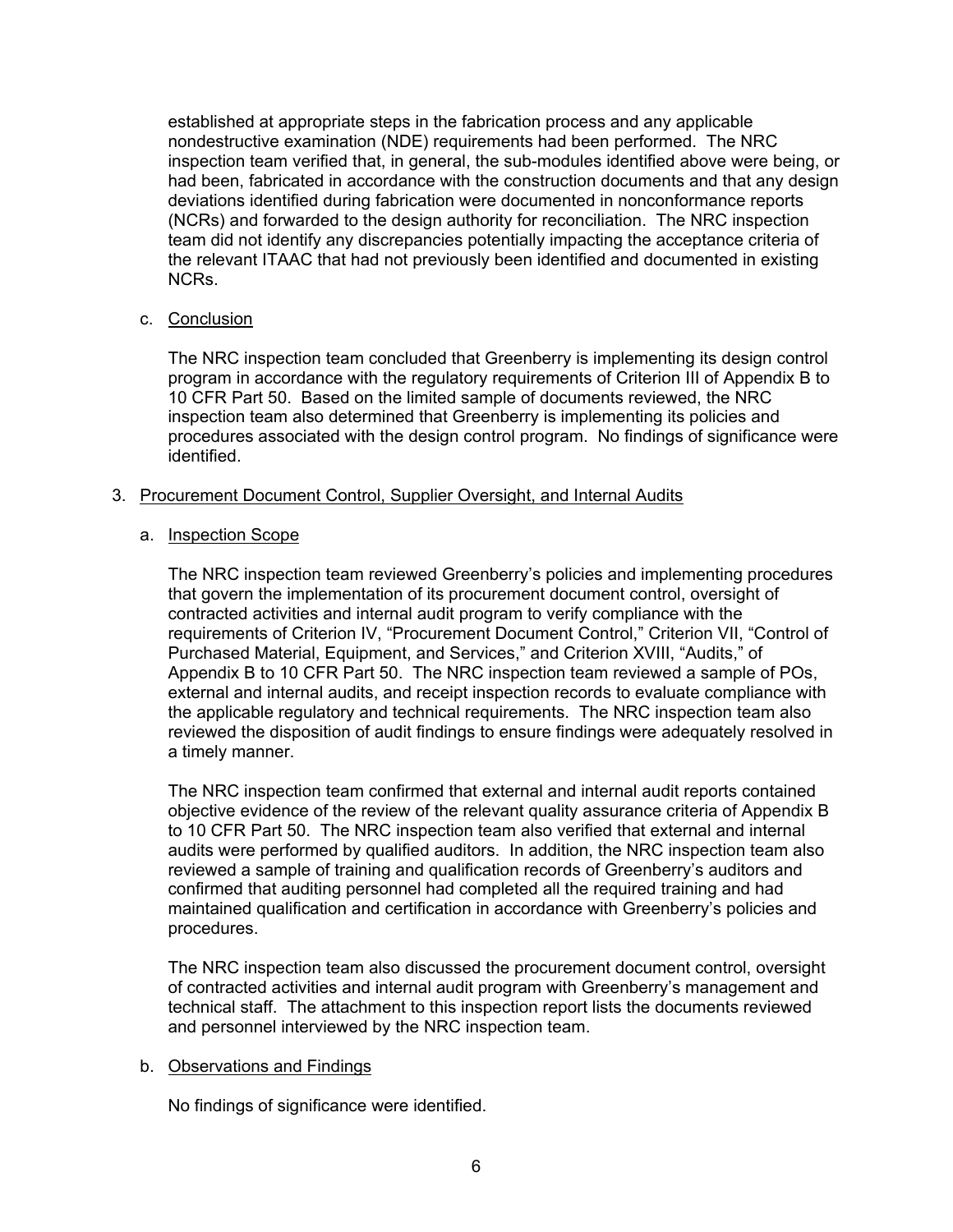## c. Conclusion

The NRC inspection team concluded that Greenberry is implementing its procurement document control, oversight of contracted activities and internal audit program in accordance with the regulatory requirements of Criterion IV, Criterion VII, and Criterion XVIII of Appendix B to 10 CFR Part 50. Based on the limited sample of documents reviewed, the NRC inspection team also determined that Greenberry is implementing its policies and procedures associated with its procurement document control, oversight of contracted activities and internal audit program. No findings of significance were identified.

## 4. Control of Special Processes

## a. Inspection Scope

The NRC inspection team reviewed Greenberry's policies and implementing procedures that govern control of special processes to verify compliance with the regulatory requirements of Criterion IX, "Control of Special Processes," of Appendix B to 10 CFR Part 50 as well as with the requirements of the American Welding Society (AWS) D1.1, "Structural Welding Code-Steel," 2000 Edition and AWS D1.6, "Structural Welding Code – Stainless Steel," 1999 Edition.

Specifically, for welding activities, the NRC inspection team reviewed shop travelers, weld procedure specifications, supporting procedure qualification records, welder qualification and the calibration certificates of the welding equipment. For NDE, the NRC inspection team reviewed magnetic particle testing (MT) procedures, liquid penetrant testing (PT) procedures, MT and PT reports, Radiographic (RT) procedures, and Level II and Level III inspector qualifications, and the calibration certificates of the measuring equipment.

The NRC inspection team also discussed the manufacturing control program with Greenberry's management and technical staff. The attachment to this inspection report lists the documents reviewed and personnel interviewed by the NRC inspection team.

#### b. Observations and Findings

## b.1 Welding Process

At the time of the inspection, Greenberry was fabricating structural modules for Vogtle Units 3 and 4 and V. C. Summer Units 2 and 3. The NRC inspection team witnessed welding of structural modules CA55 (Vogtle Unit 3 and Unit 4, and V.C. Summer Unit 2), CA57 (V. C. Summer Unit 2) and CA58 (Vogtle Unit 4) in accordance with the applicable Greenberry procedures including the use of the preheat process. The NRC inspection team verified that the welding procedure specifications (WPSs) were qualified in accordance with the requirements of AWS Codes D1.1 and D1.6 using the supporting procedure qualification records (PQRs) and the applicable Greenberry procedures.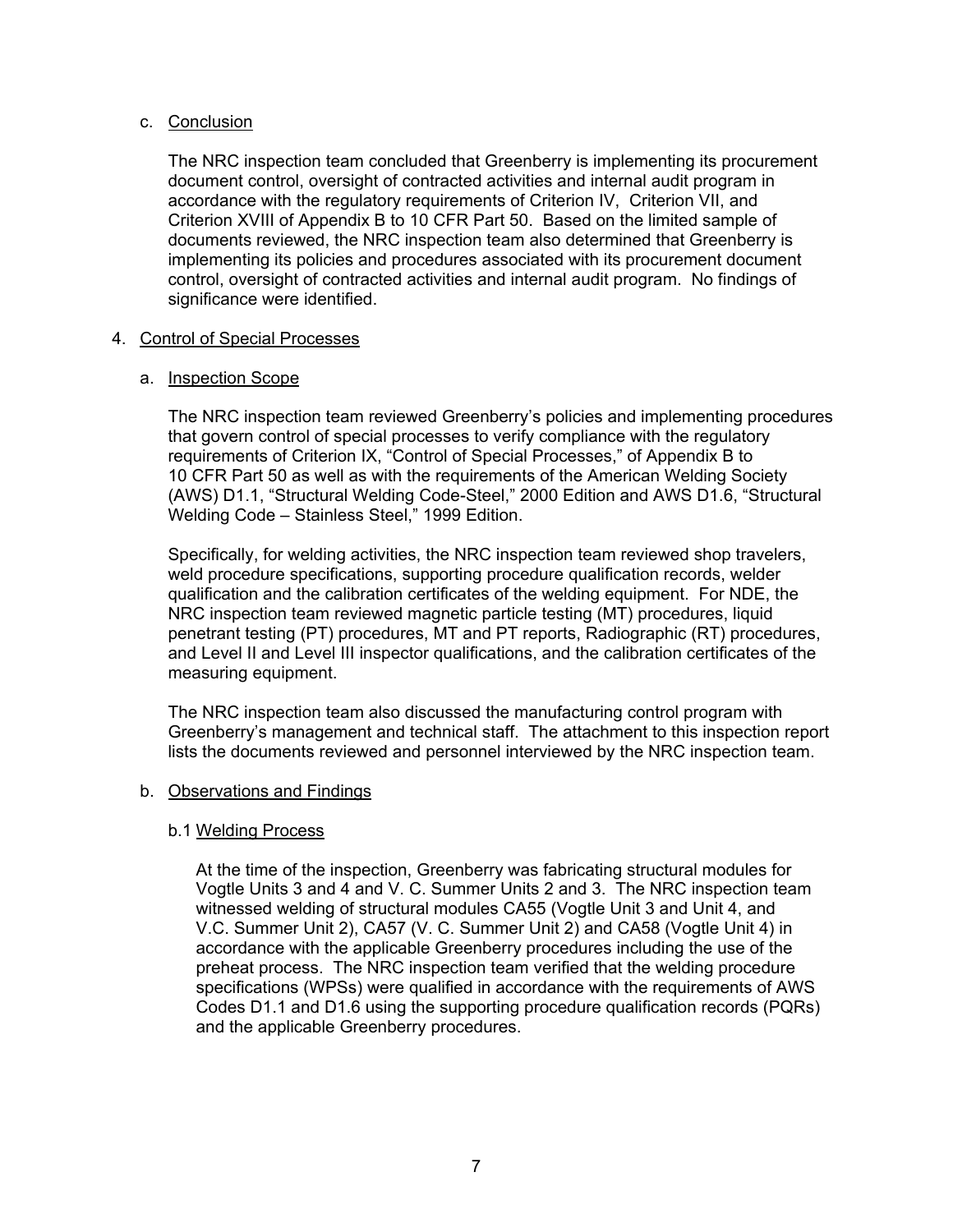The NRC inspection team verified that the applicable welding data; such as weld material and heat/lot number, WPS, inspection procedures used and final inspection results were recorded in accordance with the applicable Greenberry procedures and instructions. The welding data was recorded on the associated weld record for each weld joint along with the applicable NDE results. The NRC inspection team also observed that specific tools such as grinding wheels and wire brushes were designated for use on duplex stainless steel as required by procedures.

#### b.2 Control of Weld Material

The NRC inspection team observed the weld material storage area and verified that weld material was adequately controlled, including that flux-cored weld wire was either in hermetically sealed containers, or was rebaked in baking ovens to control the moisture content within the requirements of the applicable filler metal specification and AWS Codes D1.1 and D1.6. The NRC inspection team also verified that calibrated thermocouples were used and the instruments had valid calibration documentation in accordance with applicable Greenberry procedures. The NRC inspection team verified that weld material was controlled at all times until its consumption.

#### b.3 Non-destructive Examination

The NRC inspection team witnessed PT inspection for a duplex stainless steel base metal repair on CA55 module for V.C. Summer Unit 2, and MT inspections of CA55 module, weld numbers 99 through 105 for Vogtle Unit 3 in accordance with the applicable Greenberry procedures. The inspection team verified that the examinations were performed by qualified personnel using a qualified procedures in accordance with the requirements of AWS Codes D1.1 and D1.6. The NRC inspection team also observed appropriate cleaning was performed in accordance with applicable Greenberry procedures.

#### b.4 Qualification and Training of Welding and Nondestructive Examination Personnel

The NRC inspection team reviewed the associated welder qualification records and confirmed that the welders completed the required training and maintained their qualifications in accordance with Greenberry procedures. The NRC inspection team also verified that the applicable procedure for welder qualification met the requirements of AWS Codes D1.1 and D1.6.

The NRC inspection team reviewed the Greenberry procedures for MT, PT, and ultrasonic testing (UT) inspections, and verified that they were consistent with the applicable AWS Code requirements. The NRC inspection team also reviewed the Level III non-destructive examiner and Level II non-destructive inspector qualification records and confirmed they were qualified in accordance with the requirements in AWS Codes D1.1 and D1.6, with sufficient training and previous inspection experience.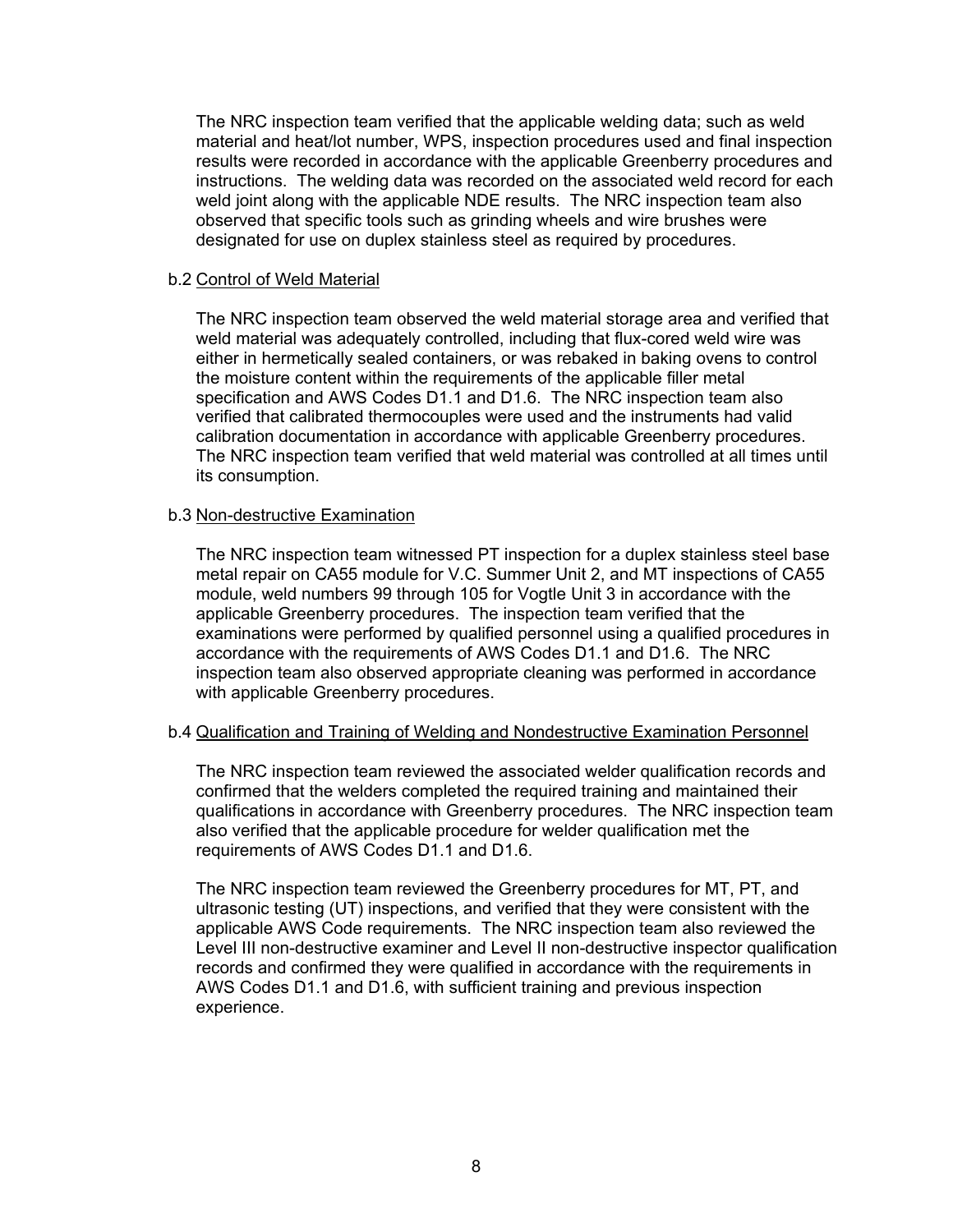## c. Conclusions

The NRC inspection team concluded that Greenberry is implementing its special processes program in accordance with the regulatory requirements of Criterion IX of Appendix B to 10 CFR Part 50. Based on the limited sample of documents reviewed and interviews conducted, the NRC inspection team also determined that Greenberry is adequately implementing its policies and procedures associated with the use of controlling special processes. No findings of significance were identified.

#### 5. Commercial-Grade Dedication

## a. Inspection Scope

The NRC inspection team reviewed Greenberry's policies and implementing procedures that govern the commercial-grade dedication (CGD) program to verify their compliance with the regulatory requirements of Criterion III, "Design Control," of Appendix B to 10 CFR Part 50.

The NRC inspection team selected a sample of items and services that were dedicated by Greenberry for use in safety-related applications to verify compliance with the applicable technical and regulatory requirements. Specifically, the NRC inspection team evaluated Greenberry's technical evaluations and verified that the evaluations appropriately identified the critical characteristics and verified the technical attributes necessary to provide reasonable assurance that the components being dedicated would perform their intended safety function. The NRC inspection team also evaluated the criteria for the selection of critical characteristics, the basis for the selection of the sampling plan, and the selection and implementation of verification methods to verify effective implementation of Greenberry's CGD process.

The NRC inspection team also discussed the CGD program with Greenberry's management and technical staff. The attachment to this inspection report lists the documents reviewed and personnel interviewed by the NRC inspection team.

#### b. Observations and Findings

No findings of significance were identified.

c. Conclusion

The NRC inspection team concluded that Greenberry is implementing its CGD program in accordance with the regulatory requirements of Criterion III of Appendix B to 10 CFR Part 50. Based on the limited sample of documents reviewed, the NRC inspection team also determined that Greenberry is implementing its policies and procedures associated with the CGD program. No findings of significance were identified.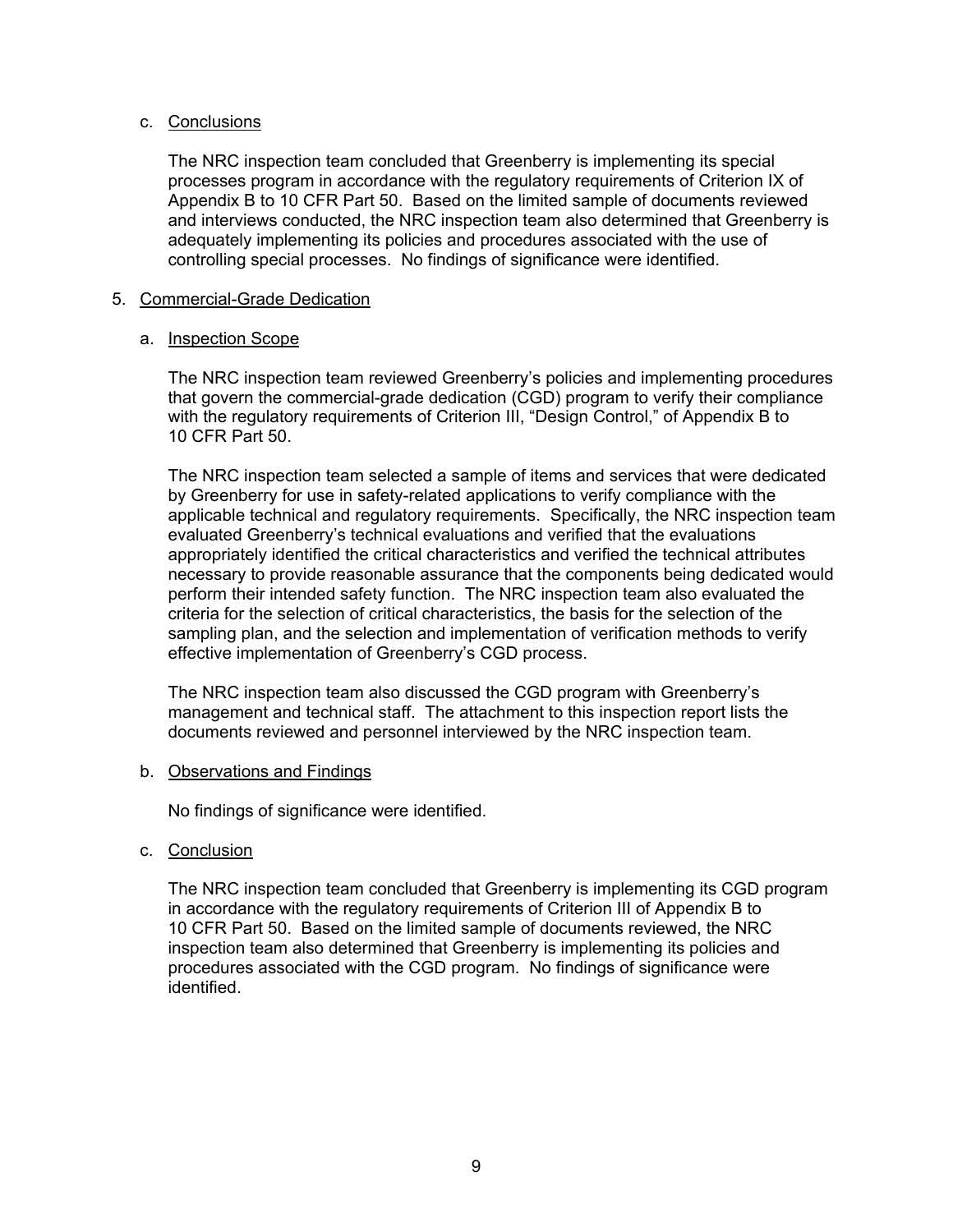## 6. Control of Measuring and Test Equipment

### a. Inspection Scope

The NRC inspection team reviewed Greenberry's policies and implementing procedures that govern the measuring and testing equipment (M&TE) program to verify compliance with the requirements of Criterion XII, "Control of Measuring and Test Equipment," of Appendix B to 10 CFR Part 50.

From a sample of M&TE, the NRC inspection team determined that the M&TE had the appropriate calibration stickers and current calibration dates, including the calibration due date. The NRC inspection team also verified that the M&TE had been calibrated, adjusted, and maintained at prescribed intervals prior to use. In addition, the calibration records reviewed by the NRC inspection team indicated the as-found or as-left conditions, accuracy required, calibration results, calibration dates, and the due date for recalibration. The NRC inspection team also verified that the selected M&TE was calibrated using procedures traceable to known industry standards.

The NRC inspection team also verified that when M&TE equipment is received from the calibration service supplier and the calibration certificate states that it was found to be out of calibration, Greenberry generates a nonconformance report to identify items that have been accepted using this equipment since the last valid calibration date and to perform an extent of condition review.

The NRC inspection team also discussed the M&TE program with Greenberry's management and technical staff. The attachment to this inspection report lists the documents reviewed and personnel interviewed by the NRC inspection team.

## b. Observations and Findings

No findings of significance were identified.

## c. Conclusion

The NRC inspection team concluded that Greenberry is implementing its M&TE program in accordance with the regulatory requirements of Criterion XII of Appendix B to 10 CFR Part 50. Based on the limited sample of documents reviewed, the NRC inspection team also determined that Greenberry is implementing its policies and procedures associated with the M&TE program. No findings of significance were identified.

## 7. Nonconforming Materials, Parts, or Components and Corrective Action

## a. Inspection Scope

The NRC inspection team reviewed Greenberry's policies and implementing procedures that govern the control of nonconformances and corrective actions to verify compliance with the requirements of Criterion XV, "Nonconforming Materials, Parts, or Components," and Criterion XVI, "Corrective Action," of Appendix B to 10 CFR Part 50.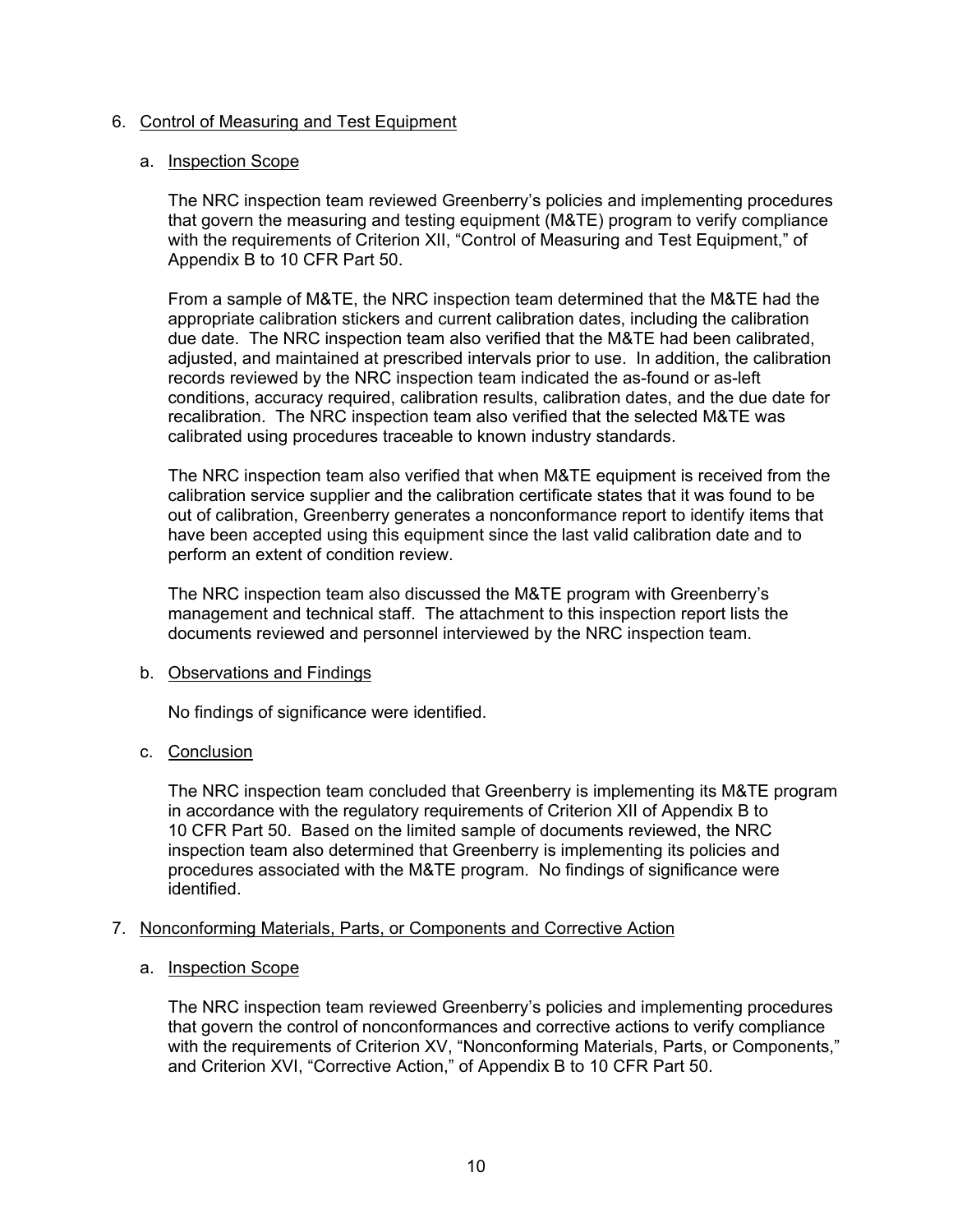The NRC inspection team also discussed the nonconformance and corrective action programs with Greenberry's management and technical staff. The attachment to this inspection report lists the documents reviewed and personnel interviewed by the NRC inspection team.

## b. Observations and Findings

## b.1 Corrective Action Associated with Part 21 Final Report, "Deviations on Structural Modules Vogtle Unit 3 AP1000 Project (ADAMS accession No. ML16258A454)

On September 12, 2016, Greenberry notified the NRC of a defect associated with containment floor structural module CA33 for the Vogtle Unit 3 AP 1000 project. The NRC inspection team reviewed Greenberry's evaluation of the conditions reported in Part 21 final report. The NRC inspection team reviewed N&D reports submitted to WEC for these conditions which affected structural modules for Vogtle Units 3 and 4 and V.C. Summer Units 2 and 3, along with WEC's response whose corrective actions included additional inspection, cut/reweld work, and/or weld repair. The NRC inspection reviewed Greenberry's implementation of WEC's corrective actions (NCR No. 229-NCR-169 and No. 229-NCR-185) related to underbead weld cracking and heat affected zone cracking on plasma cut edges. The NRC inspection team verified implementation of the corrective actions to mitigate underbead cracking that included increasing preheat, weld sequencing to control residual stresses and removal of a minimum 1/8-inch of metal from the plasma cut edges. The NRC inspection team also verified that all previously affected welds were volumetrically inspected and repaired as necessary to ensure that no cracks are present in completed welds.

No findings of significance were identified.

## c. Conclusion

The NRC inspection team concluded that Greenberry is implementing its nonconforming materials, parts, or components and corrective action programs in accordance with the regulatory requirements of Criterion XV and Criterion XVI of Appendix B to 10 CFR Part 50. Based on the limited sample of documents reviewed, the NRC inspection team also determined that Greenberry is implementing its policies and procedures associated with the control of nonconforming materials, parts, or components and corrective actions programs. No findings of significance were identified.

## 8. Entrance and Exit Meetings

On June 5, 2017 the NRC inspection team discussed the scope of the inspection with Mark Stapleton, Nuclear Operations Manager, Ed Reister, Quality Manager, and other members of Greenberry's management and technical staff. On June 9, 2017 the NRC inspection team presented the inspection results and observations during an exit meeting with Mark Stapleton, Ed Reister, and other members of Greenberry's management and technical staff. The attachment to this report lists the attendees of the entrance and exit meetings, as well as those individuals whom the NRC inspection team interviewed.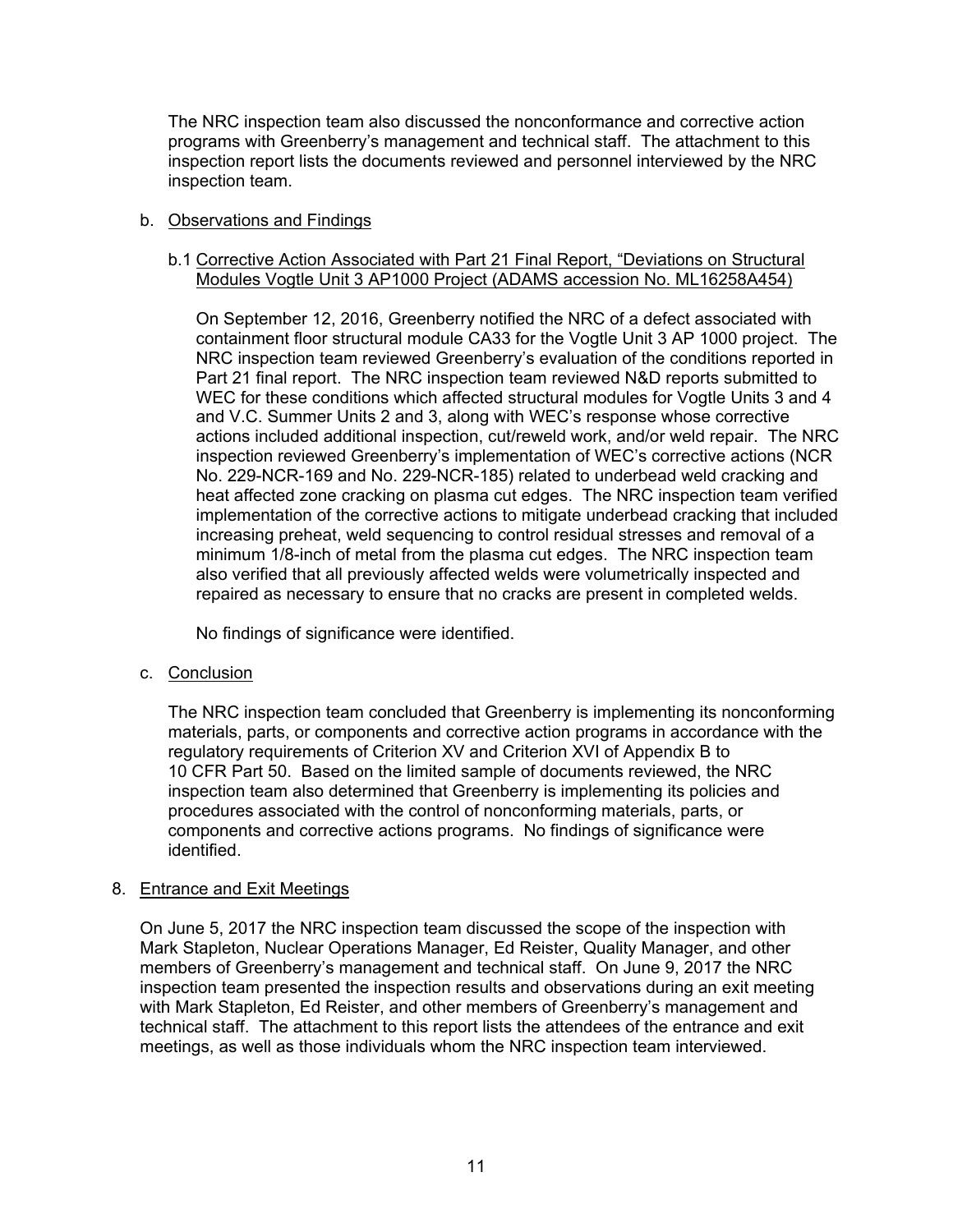# **ATTACHMENT**

# 1. ENTRANCE/EXIT MEETING ATTENDEES

| <b>Name</b>                | <b>Title</b>                               | <b>Affiliation</b> | <b>Entrance</b> | <b>Exit</b> | Interviewed |
|----------------------------|--------------------------------------------|--------------------|-----------------|-------------|-------------|
| Jermaine Heath             | <b>Inspection Team</b><br>Leader           | <b>NRC</b>         | X               | X           |             |
| Jonathan<br>Ortega-Luciano | Inspector                                  | <b>NRC</b>         | X               | X           |             |
| John Honcharik             | <b>Technical Specialist</b>                | <b>NRC</b>         | X               | X           |             |
| <b>Tony Ponko</b>          | Inspector                                  | <b>NRC</b>         | X               | X           |             |
| Kerri Kavanagh             | <b>Branch Chief</b>                        | <b>NRC</b>         |                 | X           |             |
| Mark Stapleton             | <b>Nuclear Ops</b><br>Manager              | Greenberry         | X               | X           |             |
| Dennis Weaver              | Nuclear Eq.<br>Engineer                    | Greenberry         | X               | X           |             |
| <b>Ed Reister</b>          | QA Manager                                 | Greenberry         | X               | X           |             |
| Gerald Furgala             | Project Manager                            | Greenberry         | X               | X           |             |
| <b>Brent Delahunt</b>      | <b>Production Manager</b>                  | Greenberry         | X               | X           |             |
| Lloyd B. Mills             | <b>Nuclear Engineer</b>                    | Greenberry         | X               | X           |             |
| Powell McLean              | <b>Project Manager</b>                     | Westinghouse       | X               | X           |             |
| Robert Boyd                | Project Rep                                | SCE&G              | X               | X           |             |
| Ross Latimer               | Quality<br>Engineer/Project<br>Coordinator | Greenberry         |                 |             | X           |
| Alex Kemmer                | Welder                                     | Greenberry         |                 |             | $\sf X$     |
| Joe Lucero                 | Welder                                     | Greenberry         |                 |             | X           |
| Dale Reed                  | Welder                                     | Greenberry         |                 |             | X           |
| <b>Aaron Crist</b>         | Welder                                     | Greenberry         |                 |             | X           |
| Kenny Poulson              | Welder                                     | Greenberry         |                 |             | X           |
| Joey Bottcher              | Welder                                     | Greenberry         |                 |             | X           |
| Kathy Burdge               | Welder                                     | Greenberry         |                 |             | X           |
| Josh Rockholt              | <b>QC Coordinator</b>                      | Greenberry         |                 |             | X           |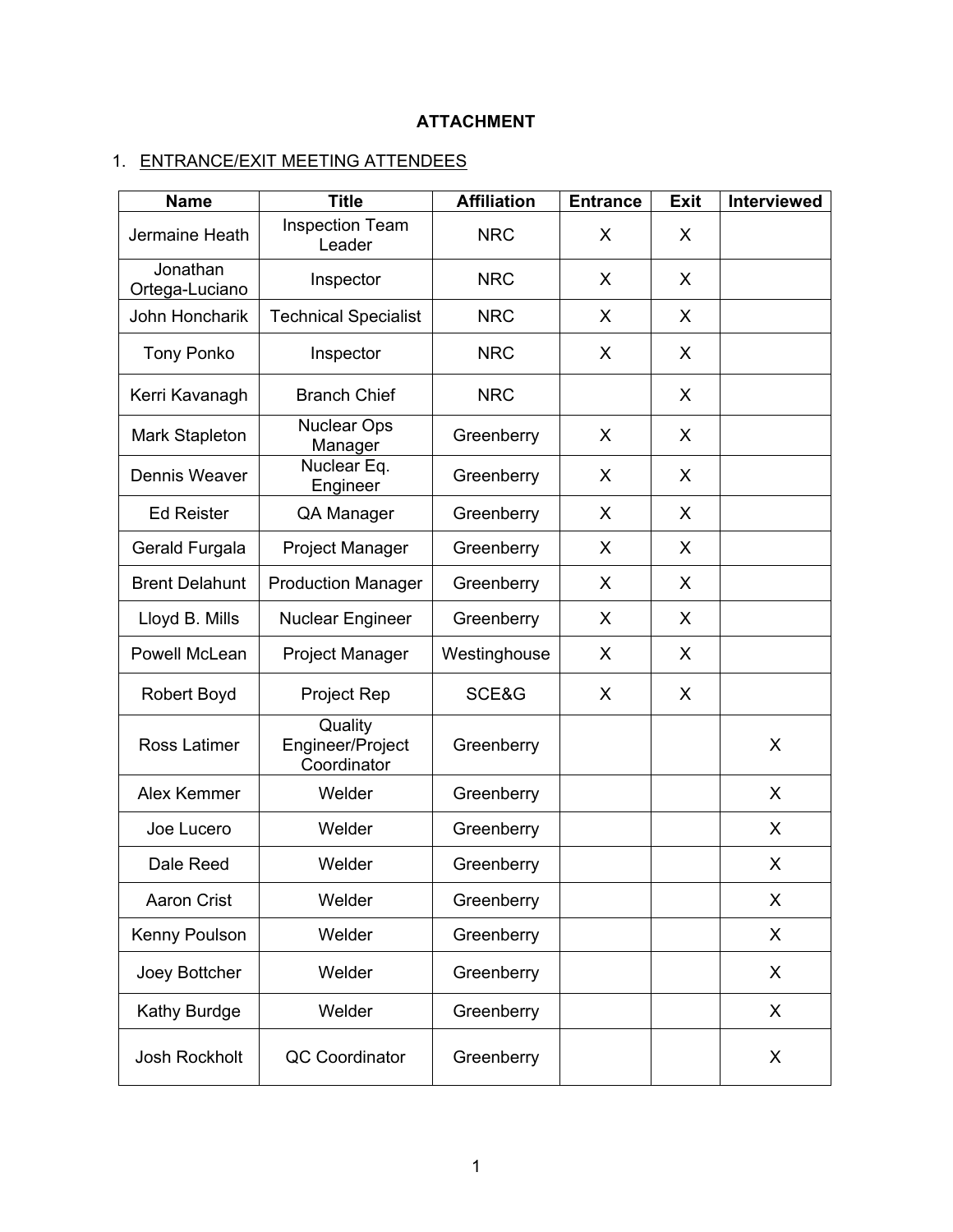| <b>Name</b>           | Title      | <b>Affiliation</b> | <b>Entrance</b> | <b>Exit</b> | <b>Interviewed</b> |
|-----------------------|------------|--------------------|-----------------|-------------|--------------------|
| <b>Bob Boye</b>       | Inspector  | Greenberry         |                 |             | X                  |
| Ryan Symns            | Inspector  | Greenberry         |                 |             | X                  |
| Al Schnoor            | Inspector  | Greenberry         |                 |             | Х                  |
| David Smith           | Inspector  | Greenberry         |                 |             | X                  |
| <b>Jason Schwartz</b> | Inspector  | Greenberry         |                 |             | X                  |
| Scott Knutson         | QC Manager | Greenberry         |                 |             | Х                  |

# 2. INSPECTION PROCEDURES USED

- Inspection Procedure (IP) 36100, "Inspection of 10 CFR Part 21 and Programs for Reporting Defects and Noncompliance," dated February 13, 2012
- IP 43002, "Routine Vendor Inspections," dated January 27, 2017
- IP 43004, "Inspection of Commercial-Grade Dedication Programs," dated January 27, 2017
- IP 65001.03, "Inspection of ITAAC-Related Installation of Piping," dated August 19, 2008
- IP 65001.B, "Inspection of the ITAAC-Related Welding Program," dated September 25, 2013
- IP 65001.F, "Inspection of the ITAAC-Related Design and Fabrication Requirements," dated September 20, 2013

# 3. LIST OF ITEMS OPENED, CLOSED, AND DISCUSSIONS

| <b>Item Number</b> | <b>Status</b> | Type | <b>Description</b> |  |
|--------------------|---------------|------|--------------------|--|
| N/A                | N/A           | N/A  | N/A                |  |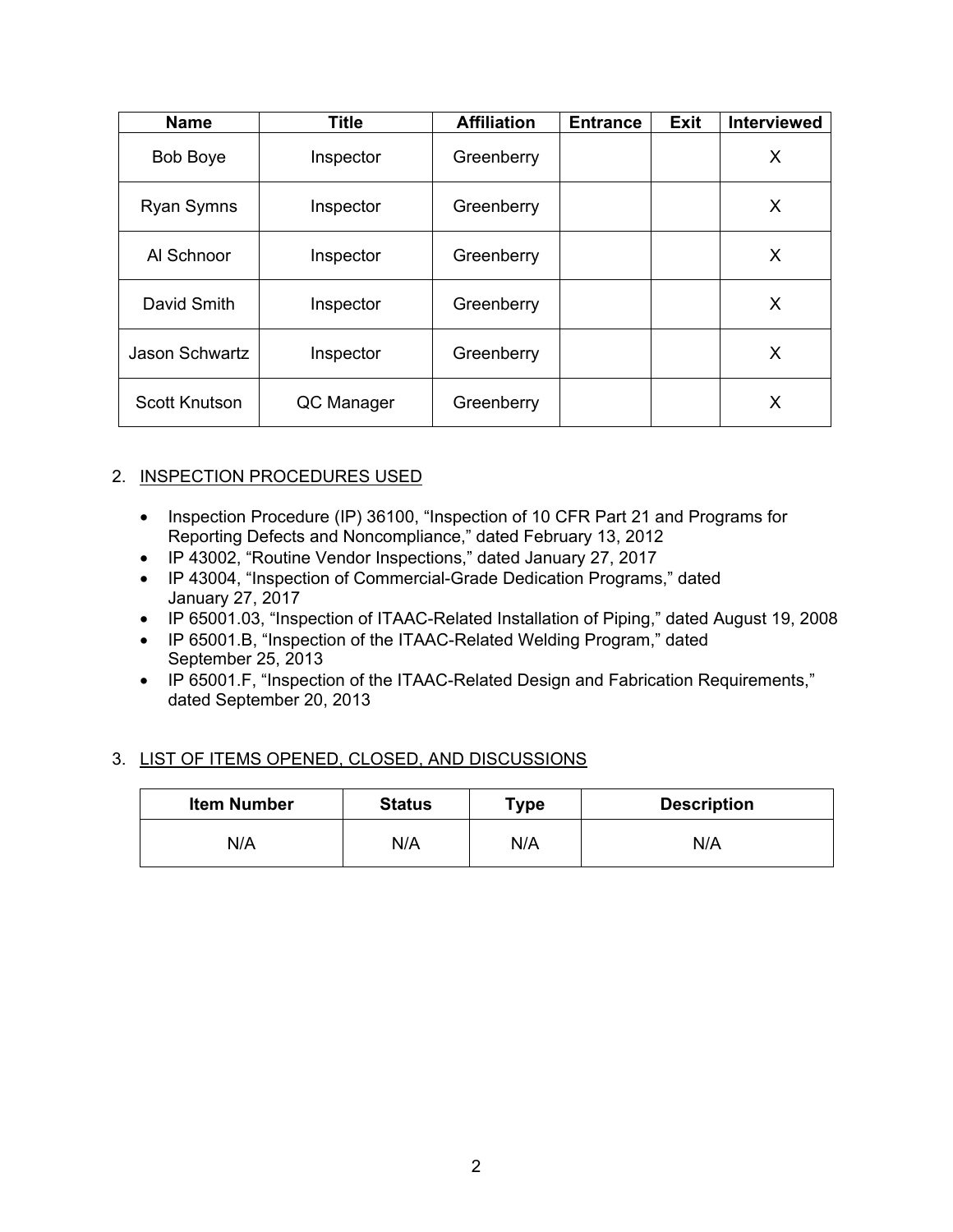# 4. INSPECTIONS, TESTS, ANALYSES, AND ACCEPTANCE CRITERIA

The U.S. Nuclear Regulatory Commission (NRC) inspection team identified the inspections, tests, analyses, and acceptance criteria (ITAAC) listed below related to components being fabricated and tested at Greenberry Industrial (Greenberry). At the time of the inspection, fabrication of AP1000 sub-modules for the containment internal structures (CISs) of Vogtle Unit 4 and V.C. Summer Unit 3 was in process. The NRC inspection team reviewed Greenberry procedures, work instructions, shop drawings, and fabrication records to verify that no conditions potentially impacting ITAAC closure were present. The NRC inspection team also observed CIS structural sub-modules that had been completed (with the exception of minor nonconforming conditions that had yet to be repaired) to verify that the sub-modules met technical requirements and that any design deviations had been appropriately identified and reconciled through the design authority. The ITAAC cited below are for future use by the NRC staff during the ITAAC closure process; the listing of these ITAAC does not signify that they have been met and/or closed. The NRC inspection team did not identify any findings associated with the ITAAC listed below.

| Appendix C to the Combined License for Vogtle<br><b>Electric Generating Plant Unit 3</b> | No. 760 | ITAAC 3.3.00.02a.i.a |
|------------------------------------------------------------------------------------------|---------|----------------------|
| Appendix C to the Combined License for Vogtle<br><b>Electric Generating Plant Unit 4</b> | No. 760 | ITAAC 3.3.00.02a.i.a |
| Appendix C to the Combined License for Virgil<br>C. Summer Nuclear Station Unit 2        | No. 760 | ITAAC 3.3.00.02a.i.a |
| Appendix C to the Combined License for Virgil<br>C. Summer Nuclear Station Unit 3        | No. 760 | ITAAC 3.3.00.02a.i.a |

# 4. DOCUMENTS REVIEWED

## Policies and Procedures

- "Greenberry Fabrication Nuclear Quality Program," Revision 3, dated March 21, 2013
- Greenberry Fabrication NQA-1 Quality Procedure (GQP)-N 18.01, "Internal Audits," Revision 6, dated May 1, 2014
- GQP-N 02.03, "Auditor Qualification & Certification," Revision 1, dated November 7, 2013
- GQP-N 15.01, "Control of Nonconforming Items," Revision 7, dated August 4, 2015
- GQP-N 15.02, "Reporting of Defects and Noncompliance to 10CFR21 and 10CFR50.55(e)," Revision 6, dated July, 7, 2015
- GQP-N 16.01, "Corrective Action Report Processing," Revision 4, dated February 9, 2015
- GQP-N 03.02, "Procurement," Revision 1, dated March 27, 2013
- GQP-N 03.03, "Procurement for CBI," Revision 0, dated March 10, 2014
- GQP-N 07.04, "Source Surveillance," Revision 2, dated December 17, 2013
- GQP-N 07.05, "Commercial Grade Survey," Revision 1, dated December 28, 2013
- GQP-N 12.01, "Control of Measurement & Test Equipment," Revision 3, dated December 21, 2015
- GQP-N 03.02-CBI, "Commercial Grade Dedication for CBI," Revision 3, dated October 29, 2014
- GQP-N 04.01, "Procurement Document Control," Revision 3, dated November 27, 2013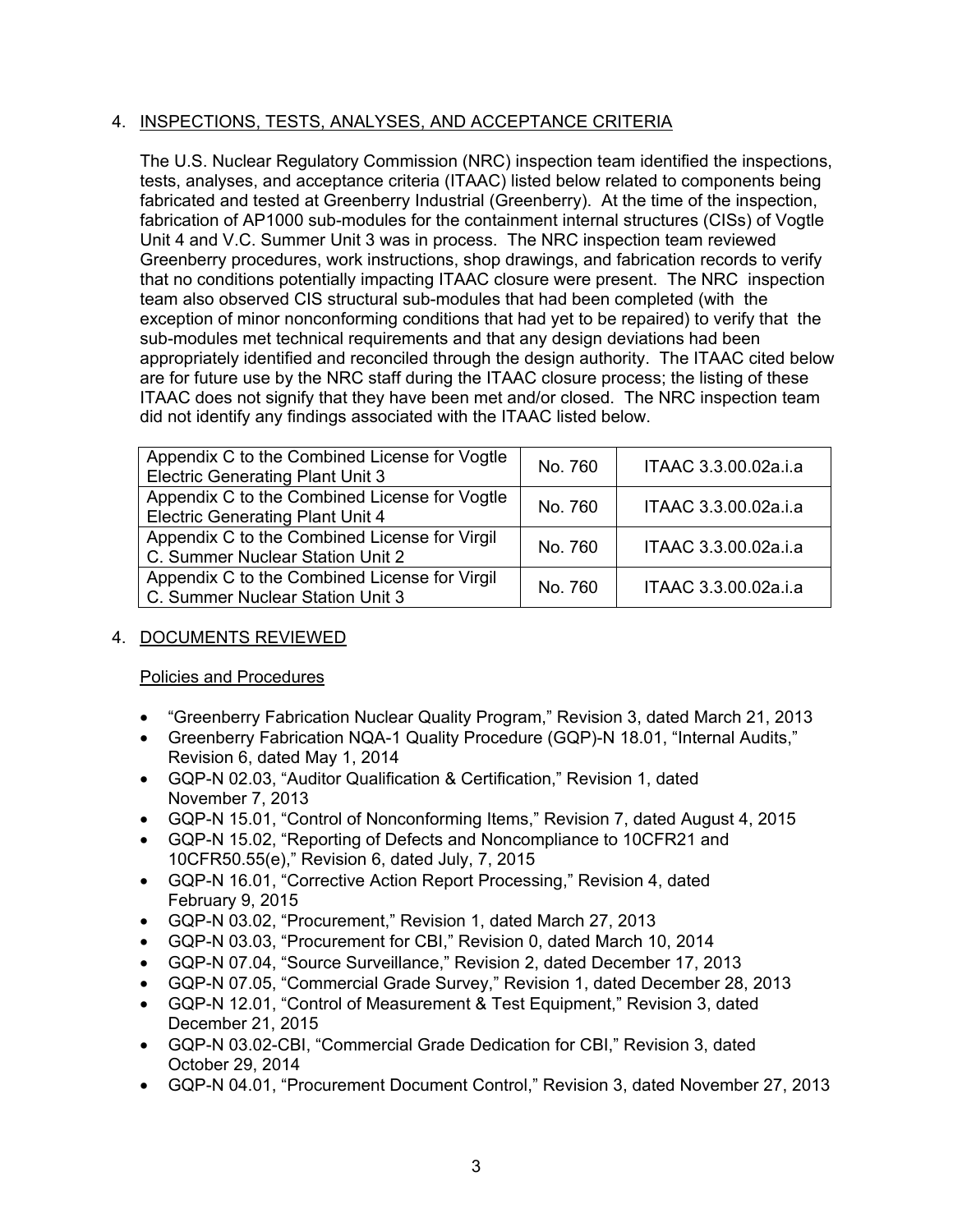- GQP-N 18.02, "Supplier Audit and Supplier Corrective Action Request," Revision 4, dated January 29, 2016
- Greenberry Fabrication Work Instruction (GWI) 12-04, "Verification of Digital Depth Gauges (Mitutoyo ID-1012EXBD)," Revision 1, dated October 28, 2015
- GWI 12.03, "Verification of Digital Caliper (≤24")," Revision 3 dated, October 29, 2015
- GWI 229-12, "Visual Inspection of Welded Fabrication," Revision 5, dated April 7, 2016
- GWI-229-21, "Base Metal and Weld Repair-Stainless Steel," Revision 4, dated 12/28/2015
- GWI-229-19, "Use of Traveler Package," Revision 8, dated 4/17/17
- GWI-229-09, "Base Metal and Weld Repair for Carbon Steel," Revision 8, dated 12/29/16
- GWI-229-11, "Processing, Layout and Fit-up," Revision 5, Dated 4/17/17
- GWI-229-12, "Visual Inspection of Welded Fabrication," Revision 5, dated 3/22/16
- GWI-229-055, "Weld Area HAZ Repair for WECTEC," Revision 1, dated 1/11/17
- GWI-229-16, "MT of Structural Welds (AWS D1.1)," Revision 4, dated 11/6/14
- GWI-229-17, "PT of structural welds (AWS D1.1 &D1.6)," Revision 2, dated 1/30/14
- GWI-229-05, "Control of Welding Consumables," Revision 5, 12/16/16
- GWI-229-08, "Control of Welding," Revision 7, dated 11/14/2016
- GWI-229-15, "UT of Structural welds (AWS D1.1)," Revision 7, dated 3/24/17
- GWI-229-25 "Control of Stud Welding", Revision 4, dated 3/21/17
- GWI -229-61, "UT of Structural Welds (AWS D1.1)," Revision 0, dated 2/22/17
- GWI 229-12, "Visual Inspection of Welded Fabrication," Revision 5, dated 3/22/16
- GWI 229-06, "Component Cleaning and Cleanliness (Class C, Class D)," Revision 4, dated 7/6/16
- GQP-N 02.04, "Qualification of Inspection & Test Personnel," Revision 4, dated 10/3/16
- GQP-N03.01, "Performance of Engineering Activities," Revision 4
- GWI 229-19, "Use of Traveler Package," Revision 8

## Shop Drawings

- CA55-G1, "CA55 Floor Module," Revision 5, dated 5/23/17
- CA57-G1, "CA57 Floor Module," Revision 5, dated 4/3/17
- CA58-G1, "CA58 Floor Module," Revision 4, dated 11/30/16
- CA55-E1, "Isometric View," Revision 1
- CA55-E2, "Erection General Arrangement," Revision 1
- CA55-E3, "Erection Plan," Revision 1
- CA55-E4, "Details," Revision 1
- CA55-E5, "Erection Plan," Revision 2
- CA55-E6, "Details," Revision 1
- CA55-E7, "Erection Plan," Revision 1
- CA55-E8, "Details," Revision 2
- CA55-E9, "Erection Plan," Revision 1
- CA55-G1, "Shop Notes," Revision 5
- GA55-G2, "Drawing Index," Revision 20
- CA55-GM1-1, "GM1 Shop Details," Revision 7
- CA55-GM1-2, "GM1 Shop Details," Revision 1
- CA55-GM2-1, "GM2 Shop Details," Revision 9
- CA55-GM2-2, "GM2 Shop Details," Revision 4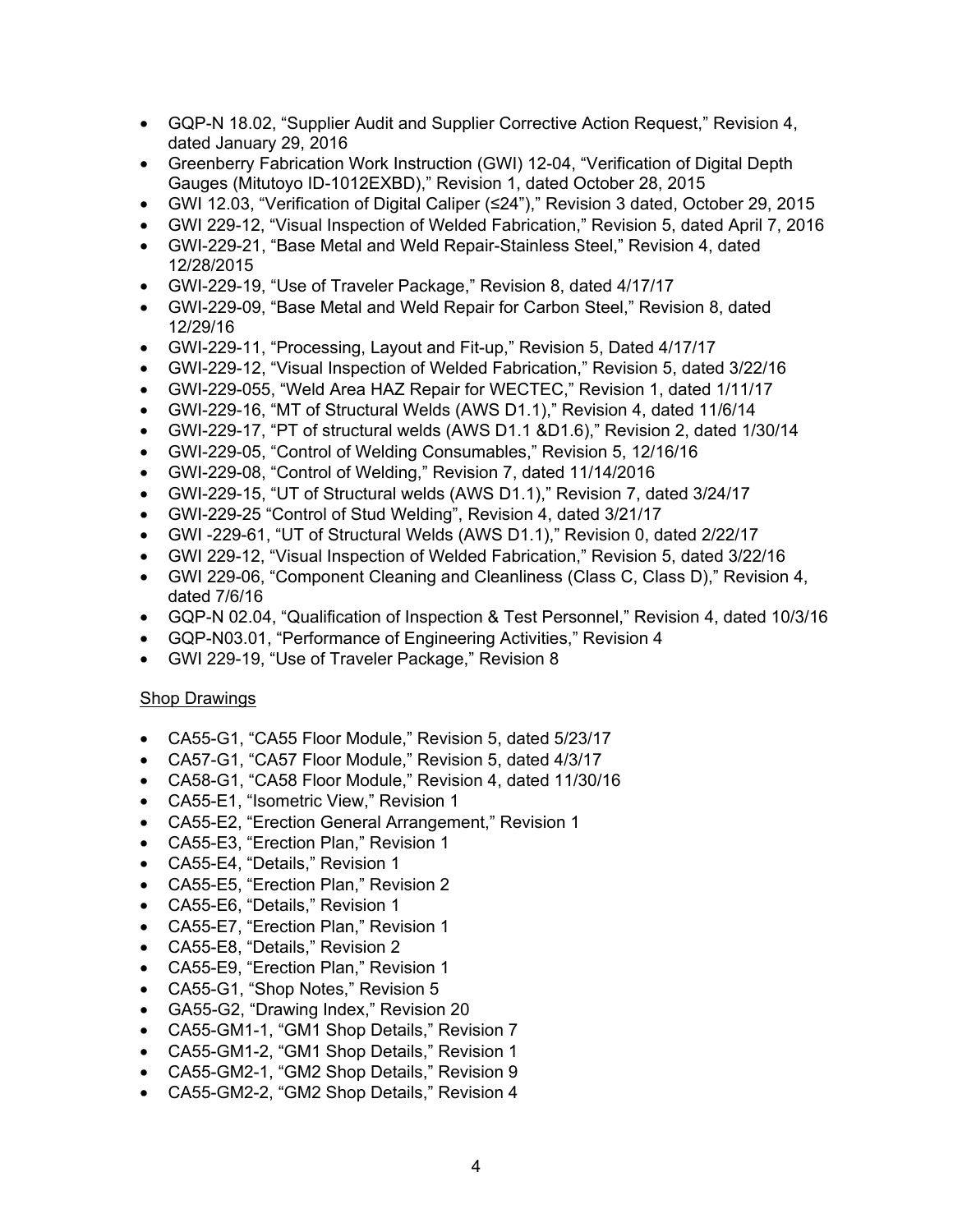- CA55-GM2-3, "GM2 Shop Details," Revision 10
- CA55-GM3-1, "GM3 Shop Details," Revision 8
- CA55-GM3-2, "GM3 Shop Details," Revision 2
- CA55-GM4-1, "GM4 Shop Details," Revision 5
- CA55-GM4-2, "GM4 Shop Details," Revision 1
- CA55-GM4-3, "GM4 Shop Details," Revision 6
- CA55-GM5-1, "GM5 Shop Details," Revision 5
- CA55-GM5-2, "GM5 Shop Details," Revision 2
- CA55-GM5-3, "GM5 Shop Details," Revision 6
- CA57-E1, "Erection Plan," Revision 3
- CA57-E2, "Erection Plan Sections & Details," Revision 3
- CA57-E3, "Erection Plan Sections & Details," Revision 4
- CA57-E4, "Erection Plan Enlarged Hatch Plan & Seal Plate Plan," Revision 3
- CA57-E5, "Erection Plan Isometric View," Revision 0
- CA57-G1, "Shop Notes," Revision 5
- CA57-G2, "Drawing Index," Revision 13
- CA57-GM1-1, "Shop Details Grouped Member," Revision 2
- CA57-GM1-2, "Shop Details Grouped Member," Revision 2
- CA57-GM1-3, "Shop Details Grouped Member," Revision 3
- CA57-GM1-4, "Shop Details Grouped Member," Revision 1
- CA57-GM1-5, "Shop Details Grouped Member," Revision 6
- CA57-GM1-6, "Shop Details Grouped Member," Revision 2
- CA57-GM1-7, "Shop Details Grouped Member," Revision 1
- CA57-GM1-8, "Shop Details Grouped Member," Revision 0
- CA57-GM2-1, "Shop Details Grouped Member," Revision 0
- CA57-GM2-2, "Shop Details Grouped Member," Revision 0
- CA57-GM2-3, "Shop Details Grouped Member," Revision 0
- CA57-GM2-4, "Shop Details Grouped Member," Revision 0
- CA57-GM2-5, "Shop Details Grouped Member," Revision 0
- CA57-GM3-1, "Shop Details Grouped Member," Revision 2 • CA57-GM3-2, "Shop Details – Grouped Member," Revision 1
- CA57-GM3-3, "Shop Details Grouped Member," Revision 2
- CA57-GM3-4, "Shop Details Grouped Member," Revision 1
- CA57-GM3-5, "Shop Details Grouped Member," Revision 7
- CA57-GM4-1, "Shop Details Grouped Member," Revision 3
- CA57-GM4-2, "Shop Details Grouped Member," Revision 1
- CA57-GM4-3, "Shop Details Grouped Member," Revision 2
- CA57-GM4-4, "Shop Details Grouped Member," Revision 1
- CA57-GM4-5, "Shop Details Grouped Member," Revision 4
- CA57-GM4-6, "Shop Details Grouped Member," Revision 1
- CA57-GM5-1, "Shop Details Grouped Member," Revision 1
- CA57-GM6-1, "Shop Details Grouped Member," Revision 1
- CA57-GM7-1, "Shop Details Grouped Member," Revision 1
- CA57-GM8-1, "Shop Details Grouped Member," Revision 2
- CA57-GM9-1, "Shop Details Grouped Member," Revision 0
- CA57-GM10-1, "Shop Details Grouped Member," Revision 0
- CA57-GM11-1, "Shop Details Grouped Member," Revision 0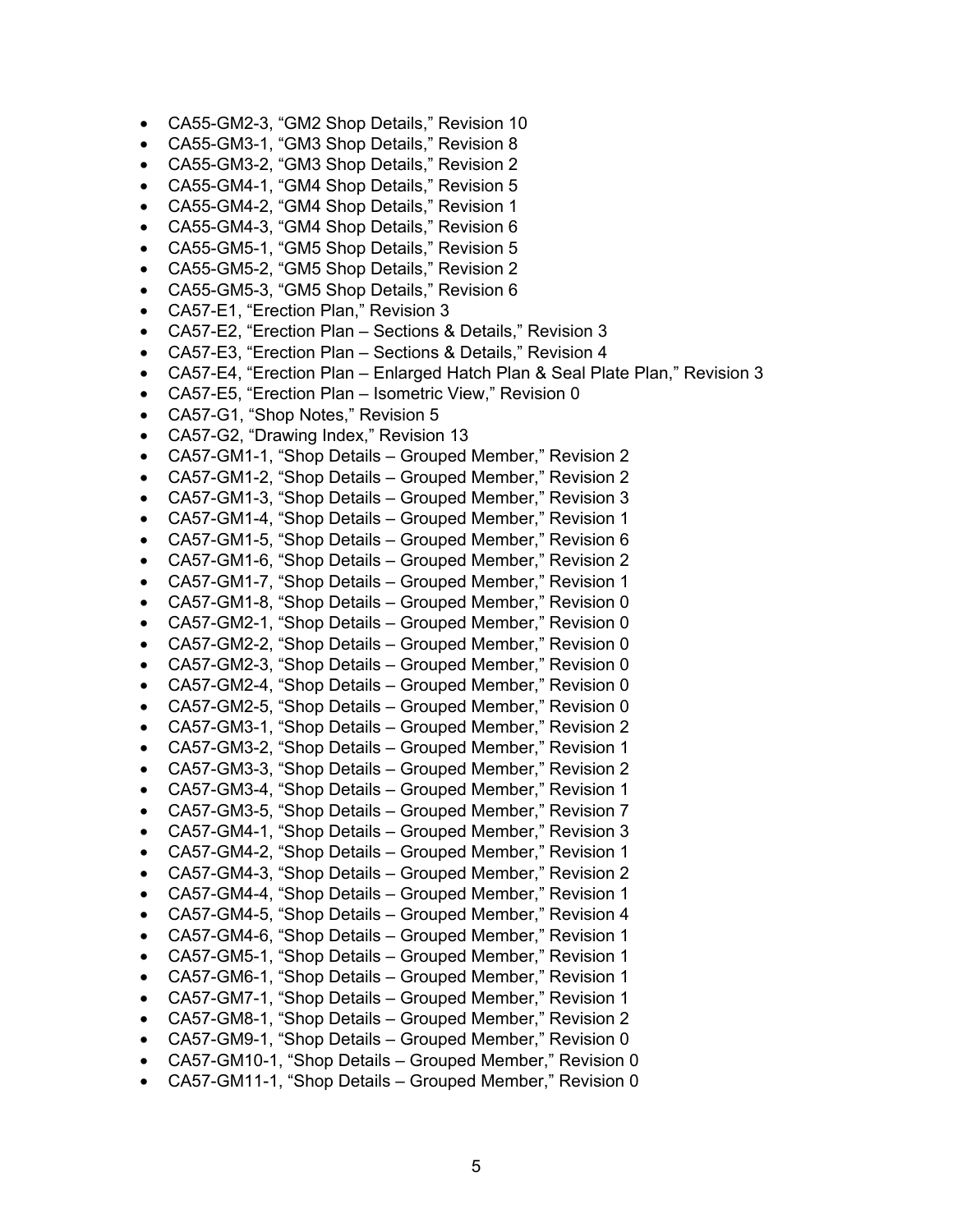# Engineering and Design Coordination Reports (E&DCRs)

- APP-CA00-GEF-850099, "CA37, CA55 & CA57 Intern. Connect," Revision 0
- APP-CA00-GEF-850117, "CA55 & CA57 Weld Detail Modifications to Reduce Restraint," Revision 0
- APP-CA55-GEF-850001, "Resolution of CA55 Detailing RFIs," Revision 0
- APP-CA55-GEF-850002, "CA55 Detailing RFI Resolution," Revision 0
- APP-CA55-GEF-850015, "CA55 Beams at Transitions," Revision 0
- APP-CA55-GEF-850020, "CA55 Detail Modifications," Revision 0
- APP-CA57-GEF-016, "CA57 Weld Detail Modifications," Revision 0
- APP-CA57-GEF-850008, "CA57 Drawing Corrections," Revision 0
- APP-CA57-GEF-850016, "Modification of APP-CA57-GEF-850009," Revision 0

## Calibration, Heat Treatment, Non-Destructive Examination, Inspection and Test Records

- Certificate of Calibration from JJ Calibration, Inc. No. 568675 for Gage Block, dated August 13, 2014
- Certificate of Calibration from JJ Calibration, Inc. No. 623970 for Calibration Block, dated July 11, 2016
- Certificate of Calibration from JJ Calibration, Inc. No. 629345 for Anemometer, dated August 23, 2016
- Certificate of Calibration from JJ Calibration, Inc. No. 635056 for Clamp Meter, dated November 11, 2016
- Certificate of Calibration from JJ Calibration, Inc. No. 636163 for Pressure Gage, dated November 21, 2016
- Certificate of Calibration from JJ Calibration, Inc. No. 649399 for Light Meter, dated May 12, 2017
- Certificate of Calibration from JJ Calibration, Inc. No. 649400 for Thermometer with 3 Probes, dated May 12, 2017
- IMR Test Labs Test Report No. 201615371A for 0.50" Carbon Steel Plate, dated August 30, 2016
- IMR Test Labs Test Report No. 201615371B for 0.50" Carbon Steel Plate, dated August 30, 2016
- IMR Test Labs Test Report No. 201615371C for 0.50" Carbon Steel Plate, dated August 30, 2016
- IMR Test Report No. 201616701 for Filler Metal Qualification, dated September 19, 2016
- IMR Test Report No. 201616703 for Filler Metal Qualification, dated September 19, 2016
- Received Inspection Record Vendor Erico-Lenton, Mechanical Rebar Couplers, Revision 1, dated August, 25, 2016
- Received Inspection Record Vendor Stoody, Stainless Weld Material, Revision 0, dated September 20, 2016
- Receiving Inspection Record Vendor Farwest, ASTM A36 Plate, PO No. 425132, Revision 0, dated May 26, 2016
- Receiving Inspection Record Vendor PDM Steel, ASTM A992 I Beam, Revision 0, dated April 24, 2017
- Verification of Calibration Depth Gauge N1010, dated June 8, 2017
- Verification of Calibration Digital Calipers N005, dated June 8, 2017
- Verification of Calibration Digital Calipers Size 12" N1001, dated May 17, 2017
- Verification of Calibration Digital Calipers Size 6" N1001, dated May 17, 2017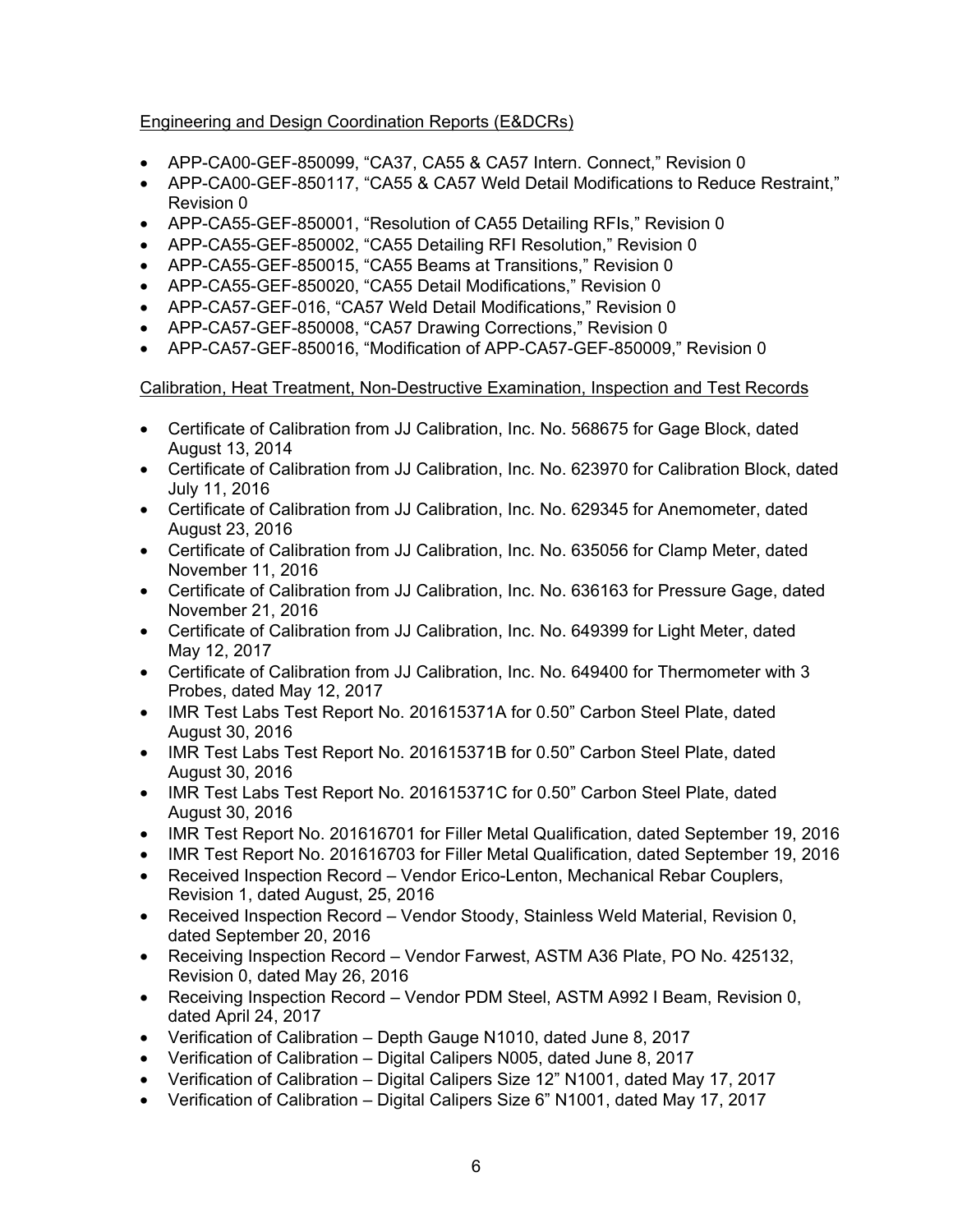- Weld Equipment Meter Verification Worksheet: Weld Machine N1124, Wire Feeder N1125, dated June 5, 2017
- Weld Equipment Meter Verification Worksheet: Weld Machine N1141, Wire Feeder N1142, dated June 5, 2017

# Purchase Orders, Audit Reports, and Commercial-Grade Dedication

- Commercial-Grade Dedication Plan No. 1: ASTM A36 Plate, Revision 5, dated November 11, 2015
- Commercial-Grade Dedication Plan No. 10: ASTM A240 321010 Duplex Plates, Revision 6, dated February 4, 2016
- Commercial-Grade Dedication Plan No. 15: ASTM A992 I beam, Revision 10, dated March 13, 2017
- Commercial-Grade Dedication Plan No. 29: Stainless Weld Material, Revision 2, dated April 15, 2016
- Commercial-Grade Dedication Plan No. 5: Calibration Services, Revision 0, dated March 6, 2014
- Commercial-Grade Dedication Plan No. 7: NDE Services, Revision 1, dated January 4, 2017
- Commercial-Grade Survey ArcelorMittal, dated May 1, 2014
- Commercial-Grade Survey EVRAZ, dated November 25, 2013
- Commercial-Grade Survey J and J Calibration Services- Portland, OR, dated March 24, 2014
- Commercial-Grade Survey Nelson Stud Welding, Elyria, OH, dated November 26, 2013
- Commercial-Grade Survey Nucor Steel Tuscaloosa, Inc., dated November 9, 2015
- Commercial-Grade Survey Nucor- Yamato, Blytheville, AR, dated June 16, 2014
- Commercial-Grade Survey Nucor, Huger, SC, dated October 17, 2016
- Commercial-Grade Survey Outokumpu New Castle, Indiana, dated December 1, 2015
- Commercial-Grade Survey Outokumpu New Castle, Indiana, dated February 5, 2014
- Commercial-Grade Survey Precision Strip Minster, OH, dated March 1, 2016
- Commercial-Grade Survey Victor Technology Stoody, Bowling Green, KY, dated December 27, 2014
- Greenberry Fabrication Audit Report for Erico Mechanical Splices and Position Couplers, dated September 2, 2014
- Greenberry Fabrication Audit Report for Weldstar, dated March 21, 2017
- N2017.229.A001 NQA-1 Audit Report for Superheat FGH, dated February 25, 2017
- Procurement & Acceptance Basis Document for Job No. 132290.001 CBI Floor Modules – ASTM A36 Plates, Revision 4
- Procurement & Acceptance Basis Document for Job No. 132290.001 CBI Floor Modules – ASTM A992 I Beam, Revision 6, dated March 13, 2017
- Procurement & Acceptance Basis Document for Job No. 132290.001 CBI Floors Modules – Stainless Weld Material, Revision 0, dated May 11, 2016
- Procurement & Acceptance Basis Document for Job No. 229 CBI Floors Modules – Duplex Plates, Revision 1, dated March 15, 2016.
- Procurement & Acceptance Basis Document No. 50 for Job No. 132290.001 CBI Floor Modules – Mechanical Rebar Couplers, Revision 3, dated August 29, 2016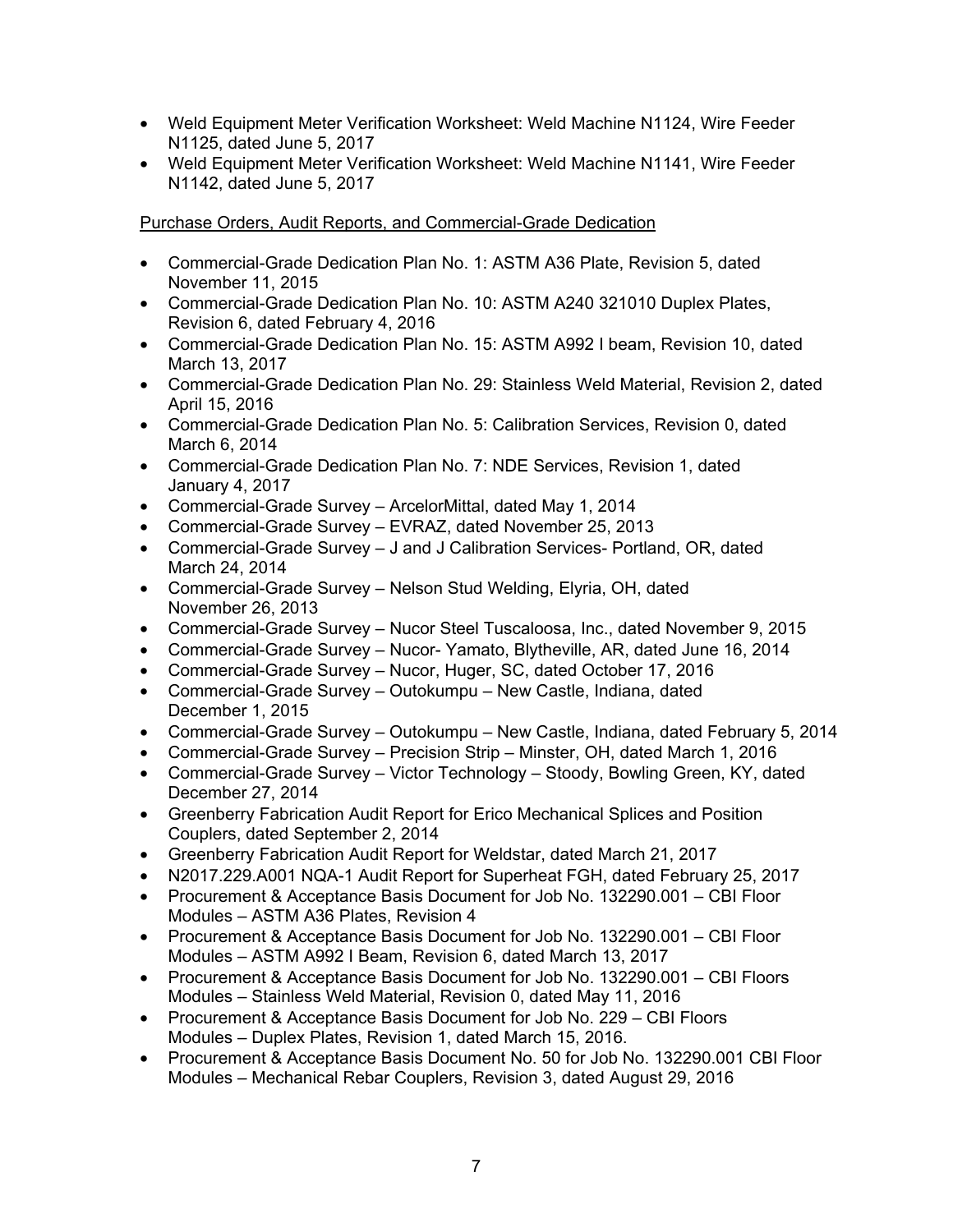- Procurement & Acceptance Basis Document No. 82 for Job No. 132290.001, Revision 0, dated March 10, 2017
- Procurement & Acceptance Basis Document No.39: ASTM A108 Weld Studs, Revision 1, dated September 25, 2014
- Procurement Order No. 425158 from Greenberry Industrial, LLC to Stoody an ESAB Brand, Revision 0, dated August 1, 2016
- Purchase Order 425070 form from Greenberry Industrial, LLC to Erico-Lenton, Revision 1, dated May 5, 2015
- Purchase Order 425132 from Greenberry Industrial, LLC to Farwest Steel Revision 1 dated August 9, 2016
- Purchase Order 425205 from Greenberry Industrial, LLC to Weldstar Company, Revision 0, dated February 3, 2017
- Purchase Order from Greenberry Industrial, LLC to Outokumpu Stainless Steel Plates, Revision 0, dated June 9, 2015
- Purchase Order No. 425222 from Greenberry Industrial, LLC to PDM Steel Service Center, Revision 0, dated April 4, 2017
- Source Surveillance Report of Outokumpo for NDE Services, dated May 14, 2015
- Purchase Order Revision 132175-D100.CA005 between WECTEC Stone & Webster and Greenberry Industrial LLC, "Vogtle EPC – Unit 3 & Site," Rev. 30
- Document No. 132175-D1.000.CA005 SOW, "Scope of Work/Supplemental QA Requirements for the CA22, CA31, CA32, CA33, CA34, CA35, CA36, CA37, CA41, CA42, CA44, CA45, CA51, CA52, CA55, CA56, CA57, and CA58 structural modules," Rev. 10
- Purchase Order Revision 132177-D100.CA005 between WECTEC Global Project Services, Inc. and Greenberry Industrial LLC, "CA Module Fabrication, V.C. Summer EPC Unit 2," Rev. 31
- Document No. 132177-D1.000.CA005 SOW, "Scope of Work/Supplemental QA Requirements for the CA22, CA31, CA32, CA33, CA34, CA35, CA36, CA37, CA41, CA42, CA44, CA45, CA51, CA52, CA55, CA56, CA57, and CA58 structural modules," Rev. 9

# Internal Audits

- 2016-11 NQA-1 Internal Audit Report, dated December 18, 2016
- 2015-11 NQA-1 Internal Audit Report, dated December 15, 2015

# Nonconformance Reports

- 29-NCR-208, p222 incorrect dimensions, dated March 15, 2017
- 229-NCR-55, CA32-GM1-2 incorrect plugs, dated February 26, 2015
- 229-NCR-151, nonconformances observed during inspection of module CA36-229E, dated March 2, 2016
- 229-NCR-36, CA33-GM1, welds failed UT second time, dated January 6, 2014
- 229-NCR-144, As-built configurations for CA35-GM2 not in accordance with affect E&DR 172 and 188, dated February 12, 2015
- 229-NCR-154, Indications observed in CA37-229E unsatisfactory conditions, dated March 11,2016
- 229-NCR-143, CA33 not in accordance with contract design drawing, dated February 17, 2017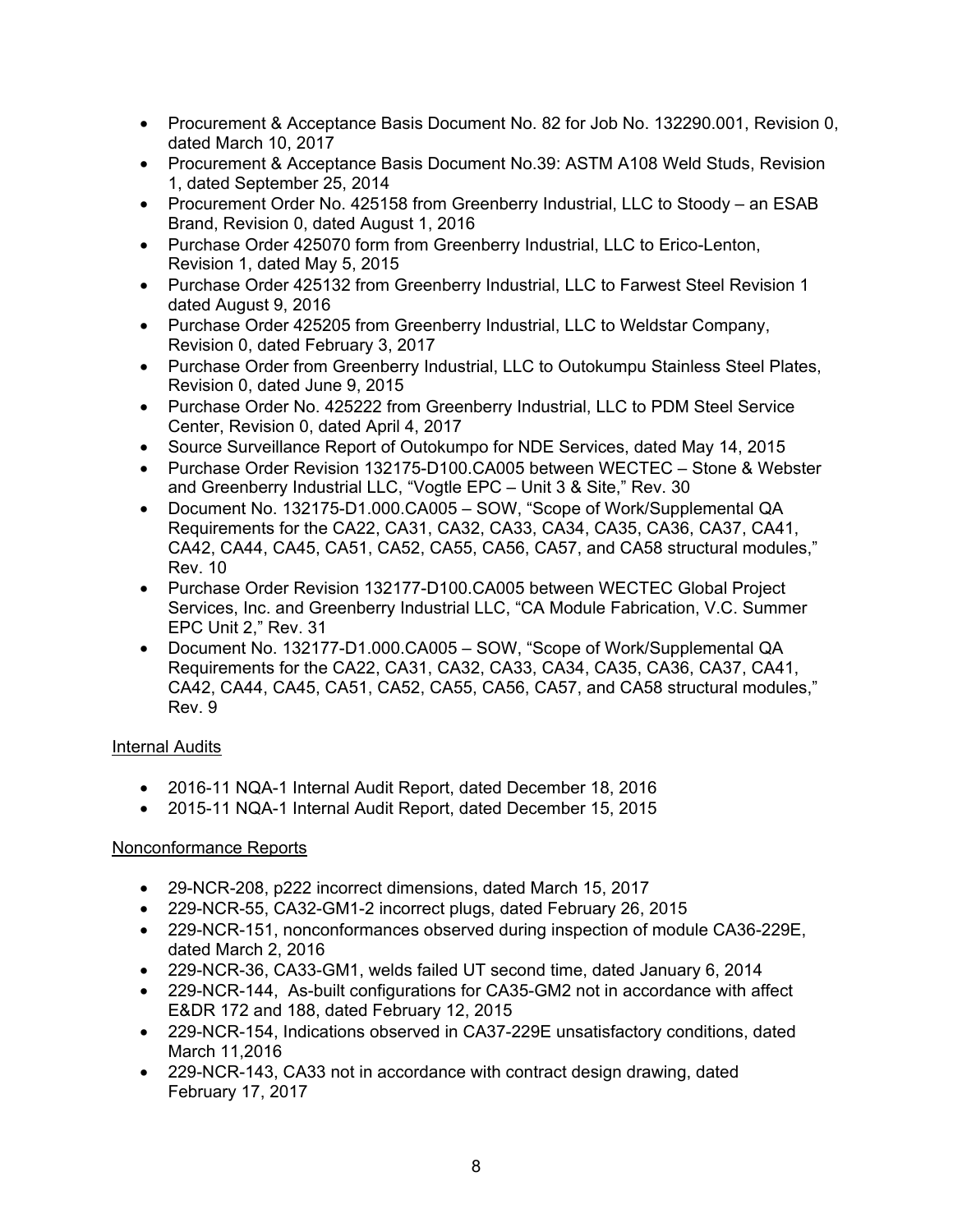- NCR No. 229-NCR-185, "Thermally cut edges that are not welded require removal of the heat affected zone," Revision 0, dated 9/9/16
- NCR No. 229-NCR-169, "GWI-229-12 Rev 5, Attachment A states that any crack is prohibited, regardless of size or location," Revision 0, dated 5/6/16
- Nonconformance and Disposition Report (N&D) No. APP-CA37-GNR-850005, "GBI Covallis 229-NCR—169 Rev. 0 Underbead weld cracking on CA37VS3," Revision 0, dated 12/21/16
- N&D No. APP-CA37-GNR-850006, "GBI Covallis 229-NCR—169, Underbead weld cracking on CA37VS2," Revision 0, dated 12/21/16
- N&D No. APP-CA35-GNR-850006, "GBI Covallis 229-NCR—169 Rev. 0 Underbead weld cracking on CA35SV4," Revision 0, dated 12/21/16
- N&D No. APP-CA37-GNR-850007, "GBI Covallis 229-NCR—169, Underbead weld cracking on CA37SV4," Revision 0, dated 12/21/16
- N&D No. APP-CA37-GNR-850008, "GBI Covallis 229-NCR—169, Underbead weld cracking on CA37SV3," Revision 0, dated 12/21/16
- N&D No. APP-CA35-GNR-850007, "GBI Covallis 229-NCR—169, Underbead weld cracking on CA35SV3," Revision 0, dated 12/21/16
- N&D No. APP-CA35-GNR-850008, "GBI Covallis 229-NCR—169, Underbead weld cracking on CA35VS3," Revision 0, dated 12/21/16
- N&D No. APP-CA35-GNR-850008, "GBI Covallis 229-NCR—169, Underbead weld cracking on CA35VS2," Revision 0, dated 12/21/16
- N&D No. APP-CA33-GNR-850005, "GBI Covallis 229-NCR—169, Underbead weld cracking on CA33VS2," Revision 0, dated 12/20/16
- N&D No. APP-CA37-GNR-850006, "GBI Covallis 229-NCR—169, Underbead weld cracking on CA37SV3," Revision 0, dated 12/20/16
- N&D No. APP-CA37-GNR-850007, "GBI Covallis 229-NCR—169, Underbead weld cracking on CA37VS2," Revision 0, dated 12/20/16
- N&D No. APP-CA37-GNR-850008, "GBI Covallis 229-NCR—169, Underbead weld cracking on CA37SV4," Revision 0, dated 12/20/16
- N&D No. APP-CA00-GNR-850015, "GBI Covallis 229-NCR—185 Revision 0 Thermally cut edges for SV3, SV4 and VS2, VS3," Revision 0, dated 10/28/16
- N&D No. APP-CA37-GNR-850016, "GBI Covallis 229-NCR—185 Revision 0 Thermally cut edges for SV3, SV4 and VS2, VS3," Revision 0, dated 12/20/16
- N&D APP-CA35-GNR-850000, "GBI Corvallis 229-NCR-11 Rev 0-CA35 E&DR 172 & 188, Revision 0, dated March 28, 2016.
- NCR No. 229-NCR-54, Revision 0
- NCR No. 229-NCR-65, Revision 0
- NCR No. 229-NCR-66, Revision 0
- NCR No. 229-NCR-78, Revision 0
- NCR No. 229-NCR-135, Revision 0
- NCR No. 229-NCR-167, Revision 0

## Corrective Action Reports

- 2016-CAR-70, minimum preheat prior to welding, dated December 8, 2016
- 2015-CAR-50, QC2 Inspector without VT training records, dated September 26, 2015
- 2017-CAR-05, Preheat not checked according to procedure, dated March 9, 2017
- 2015-CAR-24, 2015-CAR-04 not properly evaluated for extent of condition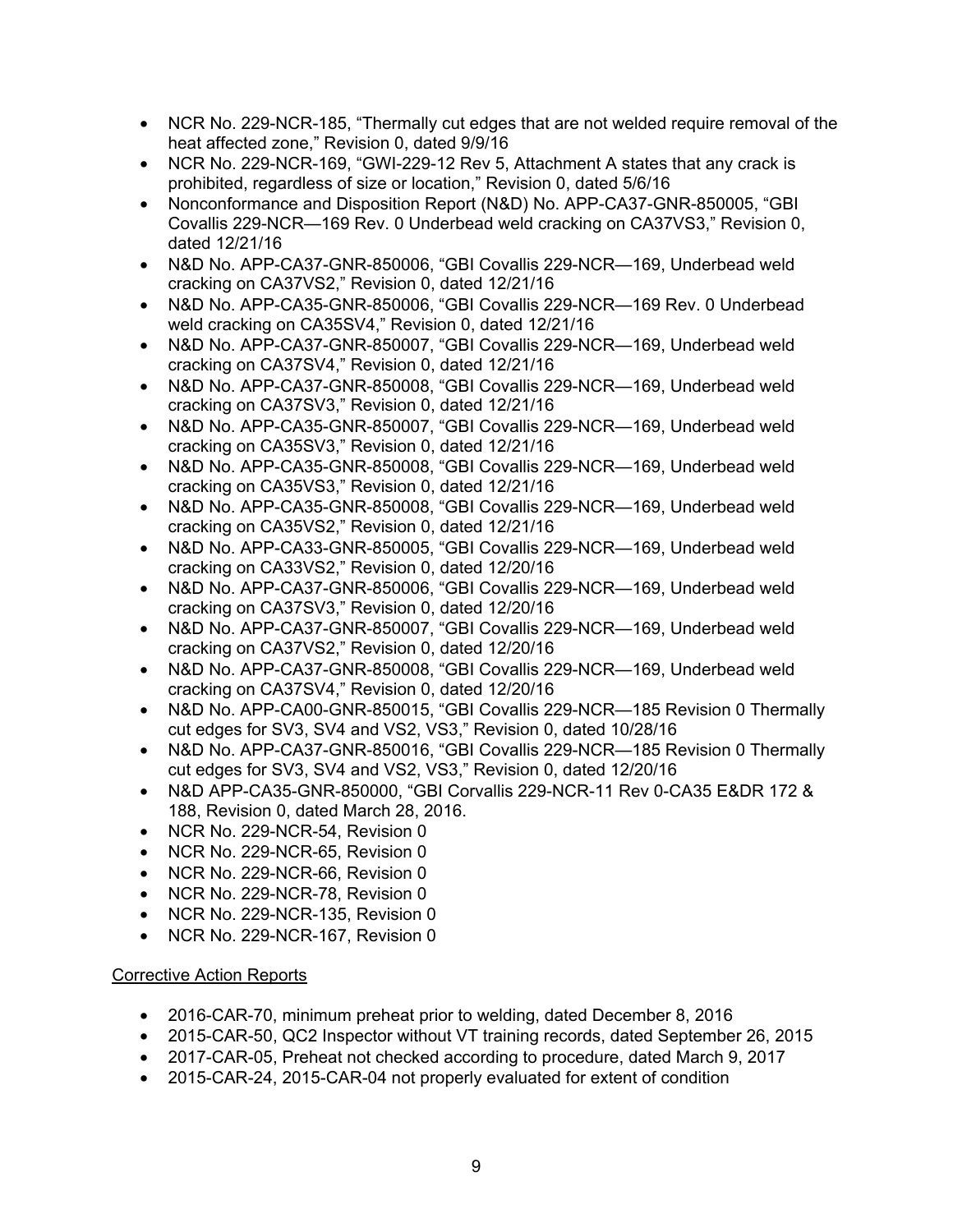- 2016-CAR-28, Pentair-08 hand valves chemistry requirements not meeting CGD requirements, dated June 16, 2016
- 2016-CAR-27, FCAW weld material tested outside spec requirements, dated June 1, 2016
- 2016-CAR-26, linear indications observed in welds/base metal associated w/ Job 229, dated May 19, 2016
- 2017-CAR-08, PO issued more than 3 years elapsed since last supplier audit, dated April 13, 2017
- 2015-CAR-11, Incorrect plugs for CA32 and CA33 modules, dated March 16, 2015
- 2015-CAR-04, QC2 certification incorrectly validated, dated January 21, 2015
- 2016-CAR-70, "Minimum preheat prior to welding was not checked with an approved method," dated 12/8/2016
- 2015-CAR-50, "QC2 Inspector without training record for GWI-229-12 VT Inspection," dated 9/26/15
- 2015-CAR-17 (Inadequate Procedural Guidance for Evaluation and Repair of Stud Test Failure)
- 2015-CAR-18 (Review of NCRs & CARs for Process Evaluation Accuracy)
- 2015-CAR-67 (Multiple Fillet Welds Marked Typical Rather than Adjacent to Each Weld)
- 2016-CAR-10 (Studs were Hand Welded to Unapproved WPS)
- 2016-CAR-11 Electronic DAC (Distance Amplitude Correction) not Allowed per GWI 229-15

# Corrective Action Reports Opened During the NRC Inspection

- 2017-CAR-18, NDE personnel qualifications not verified by Greenberry Level III, dated June 9, 2017
- 2017-CAR-14, Use of carbon steel clamps on stainless steel without isolation, dated June 8, 2017
- 2017-CAR-15, Adequacy of qualification of weld inspection personnel, dated June 8, 2017
- 2017-CAR-19, Annual internal audit must be reviewed by independent auditor, dated June 9, 2017
- 2017-CAR-20, GQP-N 07.05 instructions incomplete regarding critical characteristics and processes, dated June 9, 2017
- 2017-CAR-17, ASME III Survey checklist does not describe alignment with 10 CFR Part 50 App. B, dated June 9, 2017
- 2017-CAR-16, Incomplete weld detail allows for undersize PJP effective throat, dated June 8, 2017
- 2017-CAR-26, Safety-related POs did not invoke Appendix B

# Part 21 Evaluations

- Initial reportability screening for 2015-CAR-50
- Initial reportability screening for 2017-CAR-05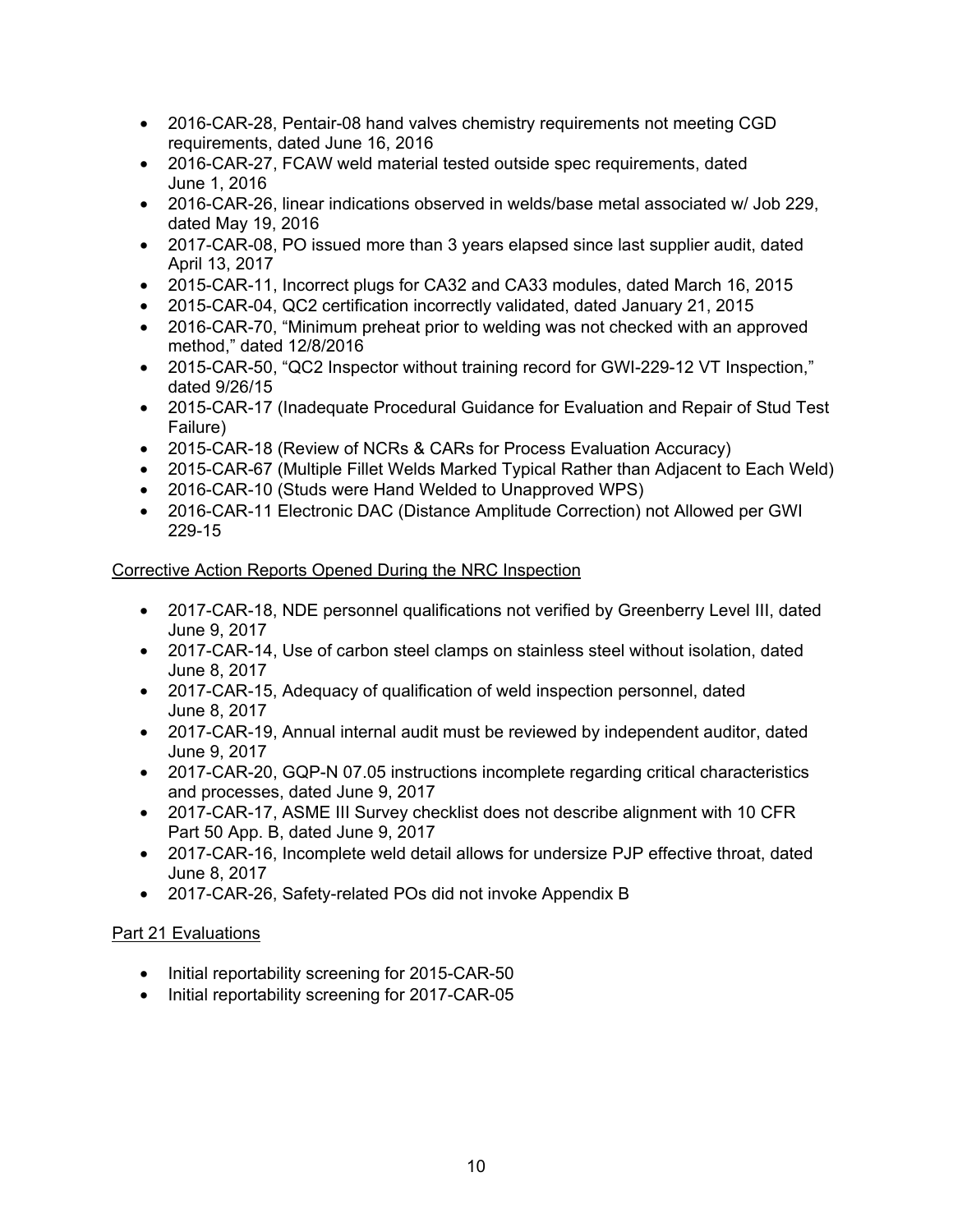# Qualification and Training Records

- Lead Auditor Qualification for Dennis Weaver, and Kevin Kimmel
- Weld Inspector qualifications for Brian Bennett, Scott Knutson, and Al Schnoor
- Inspection and Test Personnel Qualification for Ross Latimer
- Justin Brunelle for Visual Inspection (VT) II
- Michael Fiskum for Radiography (RT) II, Magnetic Particle (MT) II, and Liquid Penetrant (PT) II
- Dan Rosian for MT II, PT II
- Ryan Sims for PT II, MT II
- Cameron Molt for PT II, MT II
- Brandon O'Brien for PT II, MT II
- Kevin Williams for MT II, PT II, UT II, VT II

## Weld Records

- WPS No. N-FC-001, "Prequalified FCAW Procedure for Carbon Steel AWS D1.1," Revision 7, dated 3/21/2016 with supporting PQRs N-FC-005-PQR-045, Revision 3, N-FC-005-PQR-116, Revision 1, and N-FC-005-PJP-PQR, Revision 0
- WPS No. N-FC-002, "Prequalified FCAW Procedure for Carbon Steel AWS D1.1," Revision 6, dated 6/9/2016
- WPS No. N-FC-005, "FCAW Procedure for Duplex Stainless Steel AWS D1.6," Revision 3, dated 7/29/15 with supporting PQRs N-FC-005-PQR-045, Revision 3, N-FC-005-PQR-116, Revision 1, and N-FC-005-PJP-PQR, Revision 0
- WPS No. N-FC-006, "FCAW Procedure for Duplex Stainless Steel AWS D1.6," Revision 3, dated 7/27/15 with supporting PQRs N-FC-006-PQR-045, Revision 1, N-FC-006-PQR-116, Revision 1, and N-FC-006-PJP, Revision 0
- WPS No. N-FC-008, "Stud Welding Procedure for Duplex Stainless Steel AWS D1.6," Revision 1, dated 7/28/16 with supporting PQRs N-FC-008-PQR-045, Revision 0, and N-FC-008-PJP-PQR, Revision 0
- Weld Certification Traveler Filler Test No. 229-370-02, Revision 0 dated September 9, 2016
- Traveler for 229E-CA55-FB12-1, "CA55 Floor Module," Revision 1
- Traveler for 229C-CA57-GM4-1, "CA57 Floor Module," Revision 1
- Traveler for 229E-CA55-GM4-1, "CA55 Floor Module," Revision 1
- Traveler for 229E-CA55-FB8-1, "CA55 Floor Module," Revision 1
- Traveler for 229C-CA55-GM4-10, "CA55 Floor Module," Revision 1
- Traveler for 229B-CA58-FB2-1, "CA58 Floor Module," Revision 1